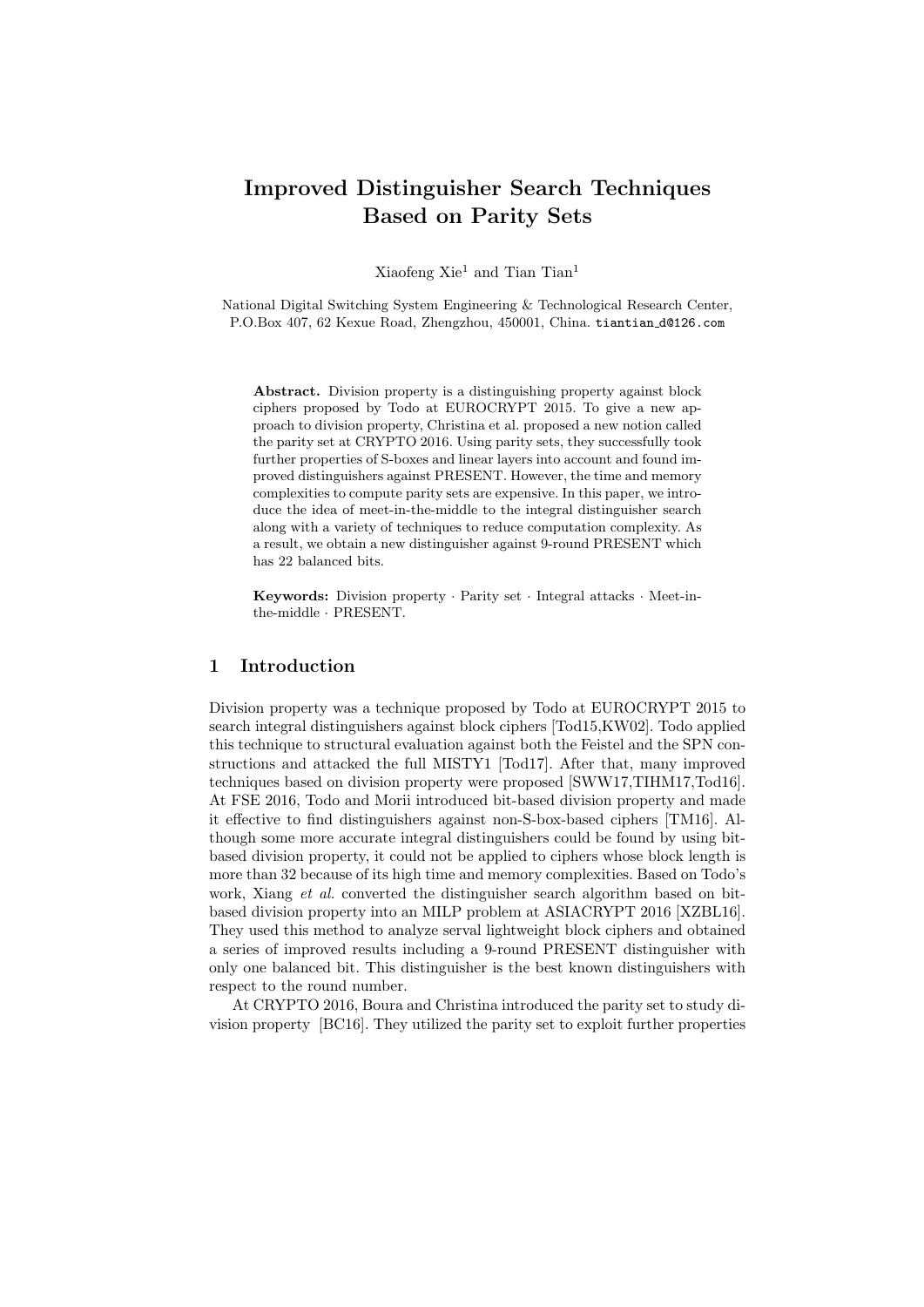of the PRESENT S-box and the PRESENT linear layer, leading to serval improved distinguishers against reduced-round PRESENT. Since more properties of the S-box and the linear layer are utilized, parity sets can find more accurate better integral characteristics. But the problem is that, though the authors did not point out, it requires higher time and memory complexities than division property does. Our work aims at reducing time and memory complexities when using parity sets to search integral distinguishers.

| Methods           | $\#\text{Rounds}$ | Number of Balanced bits | Data       | Reference |
|-------------------|-------------------|-------------------------|------------|-----------|
| Degree evaluation |                   |                         | $2^{20.3}$ | WW13      |
| Parity set        |                   | 64                      | $2^{32}$   | [BC16]    |
| Parity set        |                   | 64                      | $2^{52}$   | [BC16]    |
| Parity set        |                   | 64                      | $2^{63}$   | [BC16]    |
| MILP model        |                   |                         | $2^{60}$   | [XZBL16]  |
| Our method        |                   | 22                      | $2^{63}$   | Sect. 5   |
|                   |                   |                         |            |           |

**Table 1.** Integral characteristics against PRESENT

Our work aims at reducing time and memory complexities when using parity sets to search integral distinguishers. To achieve this goal, we revisit the definition of division property and parity set. As a result, we find it is possible to introduce the idea of meet-in-the-middle into the distinguisher search, which permits us to reduce time and memory complexities. Before the proposal of our new search framework, we introduce a new concept which is called the term set and investigate the propagation rules of the term set through different block cipher operations in this paper. The term set of an output bit describes all the terms contained in the algebraic normal form(ANF) of this output bit. Recall that the vectors contained in the parity set correspond to all the terms whose parity over the input set is odd. Then if none of the term in the ANF of an output bit is contained in the parity set, which means the intersection of the parity set and the term set is empty, then we can make a conclusion that this output bit is balanced. Thus, our idea is dividing the *n*-round propagation of the parity set into  $n_1$ -round propagation of the parity set and  $(n - n_1)$ -round propagation of the term set and transforming the distinguisher search problem into the comparison of these two sets. Moreover, to improve the efficiency of the involved set comparisons, we propose two useful techniques: size reduction of parity/term sets and multiple comparisons. As illustrations, we perform extensive experiments on PRESENT, and find a 9-round distinguisher with 22 balanced output bits. Table 1 shows the comparison of our distinguisher and previous ones.

The rest of the paper is organized as follows. In Section 2, we review PRESENT, the division property, and the parity set briefly. In Section 3, we introduce the term set and investigate the propagation rules of it. Section 4 introduces our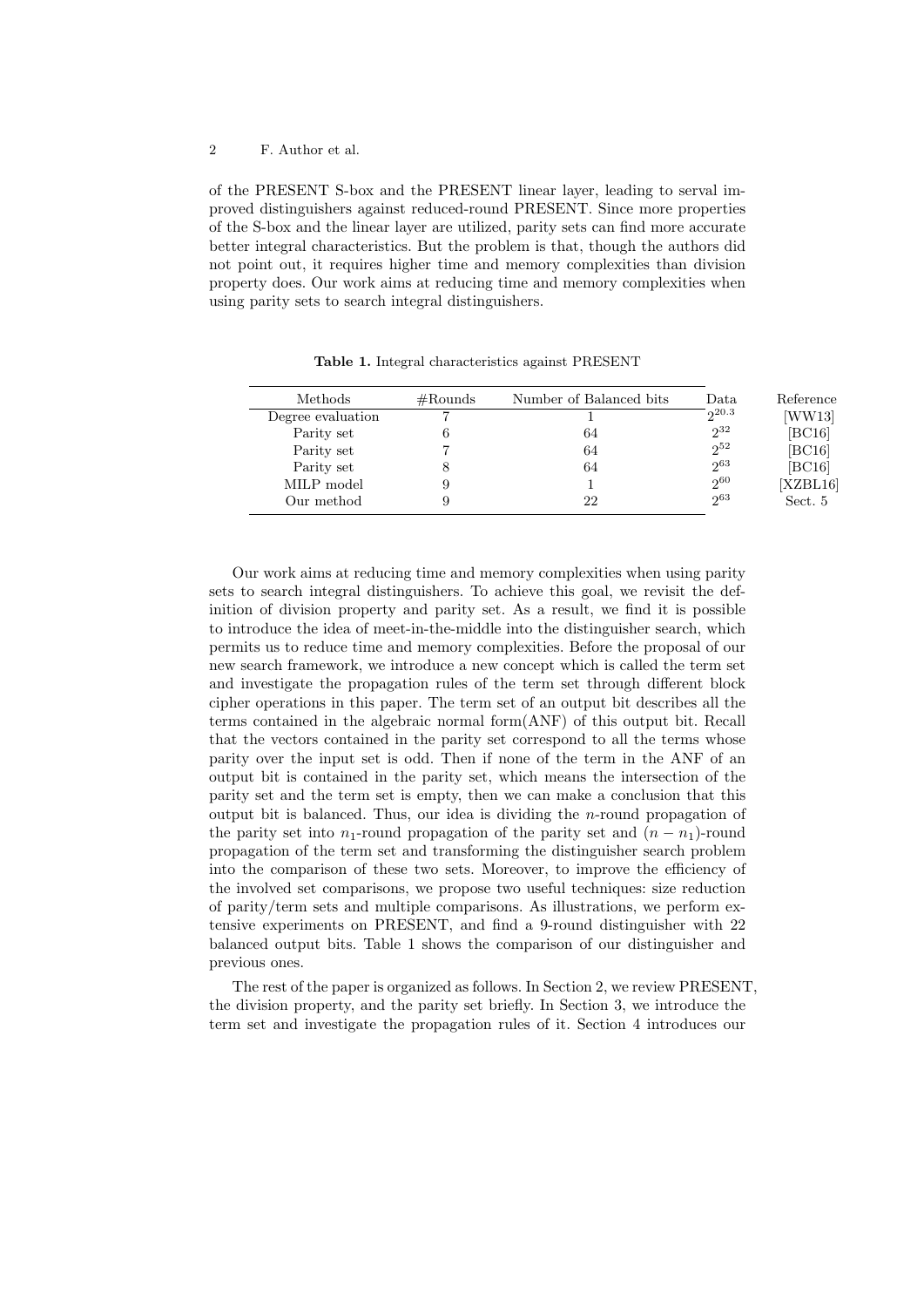distinguisher search techniques in detail. Section 5 applies our new techniques to PRESENT. Finally, conclusions are drawn in Section 6.

## **2 Preliminaries**

#### **2.1 Notation**

**Notation 1 (Hamming Weight)** For  $x \in \mathbb{F}_2^n$ , denote by  $wt(x)$  the hamming *weight of x*, which is the number of 1's appearing in *x*. For  $\mathbf{x} \in \mathbb{F}_2^{n_1} \times \mathbb{F}_2^{n_2} \times \ldots \times$  $\mathbb{F}_2^{n_m}$ , where  $\mathbf{x} = (\mathbf{x}_1, \mathbf{x}_2, \dots, \mathbf{x}_m), \mathbf{x}_i \in \mathbb{F}_2^{n_i} \ (0 \lt i \leq m)$ , denote

$$
W(\mathbf{x})=(wt(\mathbf{x}_1),wt(\mathbf{x}_2),\ldots,wt(\mathbf{x}_m))\in\mathbb{Z}^m.
$$

**Notation 2 (Bit Product Function)** *Let u, x ∈* F *n* 2 *. Denote*

$$
\boldsymbol{x}^{\boldsymbol{u}} = \prod_{i=1}^{n} x[i]^{u[i]}.
$$

For  $u, x \in \mathbb{F}_2^{n_1} \times \mathbb{F}_2^{n_2} \times \ldots \times \mathbb{F}_2^{n_m}$ , where  $\boldsymbol{x} = (\boldsymbol{x}_1, \boldsymbol{x}_2, \ldots, \boldsymbol{x}_m)$  and  $\boldsymbol{u} = (\boldsymbol{u}_1, \boldsymbol{u}_2, \ldots, \boldsymbol{u}_m)$ , *define bit product function as*

$$
\boldsymbol{x^u} = \prod_{i=1}^m \boldsymbol{x}^{u_i}_i.
$$

Notation 3 (Comparison between Vectors) *For*  $a, b \in \mathbb{Z}^m$ , *denote*  $a \geq b$ if  $a_i \geq b_i$  for all  $0 < i \leq m$ , and  $a > b$  if  $a \geq b$  but  $a \neq b$ . It is obvious that  $a > b$  *if and only if*  $x^a$  *is divisible by*  $x^b$ .

For  $u \in \mathbb{F}_2^n$ , let us denote

$$
Prec(\mathbf{u}) = \{\mathbf{v} \in \mathbb{F}_2^n : \mathbf{v} \leq \mathbf{u}\}, \; Succ(\mathbf{u}) = \{\mathbf{v} \in \mathbb{F}_2^n : \mathbf{u} \leq \mathbf{v}\}.
$$

It is worth noticing that the set  $Prec(u)$  includes all the elements  $v \in \mathbb{F}_2^n$  such that  $x^u$  is divisible by  $x^v$  and the set  $Succ(u)$  includes all the elements  $v \in \mathbb{F}_2^n$ such that  $x^v$  is divisible by  $x^u$ .

**Notation 4 (Comparison between Sets)** *Let A and B be two sets whose elements* are in  $\mathbb{F}_2^n$ . Denote  $A \geq B$  if there exist  $a \in A$  and  $b \in B$  with  $a \geq b$ , *and denote*  $A \not\geq B$  *if no such couple exists.* 

**Proposition 1.** Let *A* and *B* be two sets whose elements are in  $\mathbb{F}_2^n$  with  $A \geq$ *B.* If there are  $a_1, a_2 \in A, b_1, b_2 \in B$  such that  $a_2 \ge a_1$  and  $b_1 \ge b_2$ , then  $A \setminus \{a_1\} \geq B \setminus \{b_1\}.$ 

*Proof.* Since  $A \geq B$ , there exist  $a \in A$  and  $b \in B$  such that  $a \geq b$ . If we remove  $a_1$  from *A* and  $b_1$  from *B*, then we still have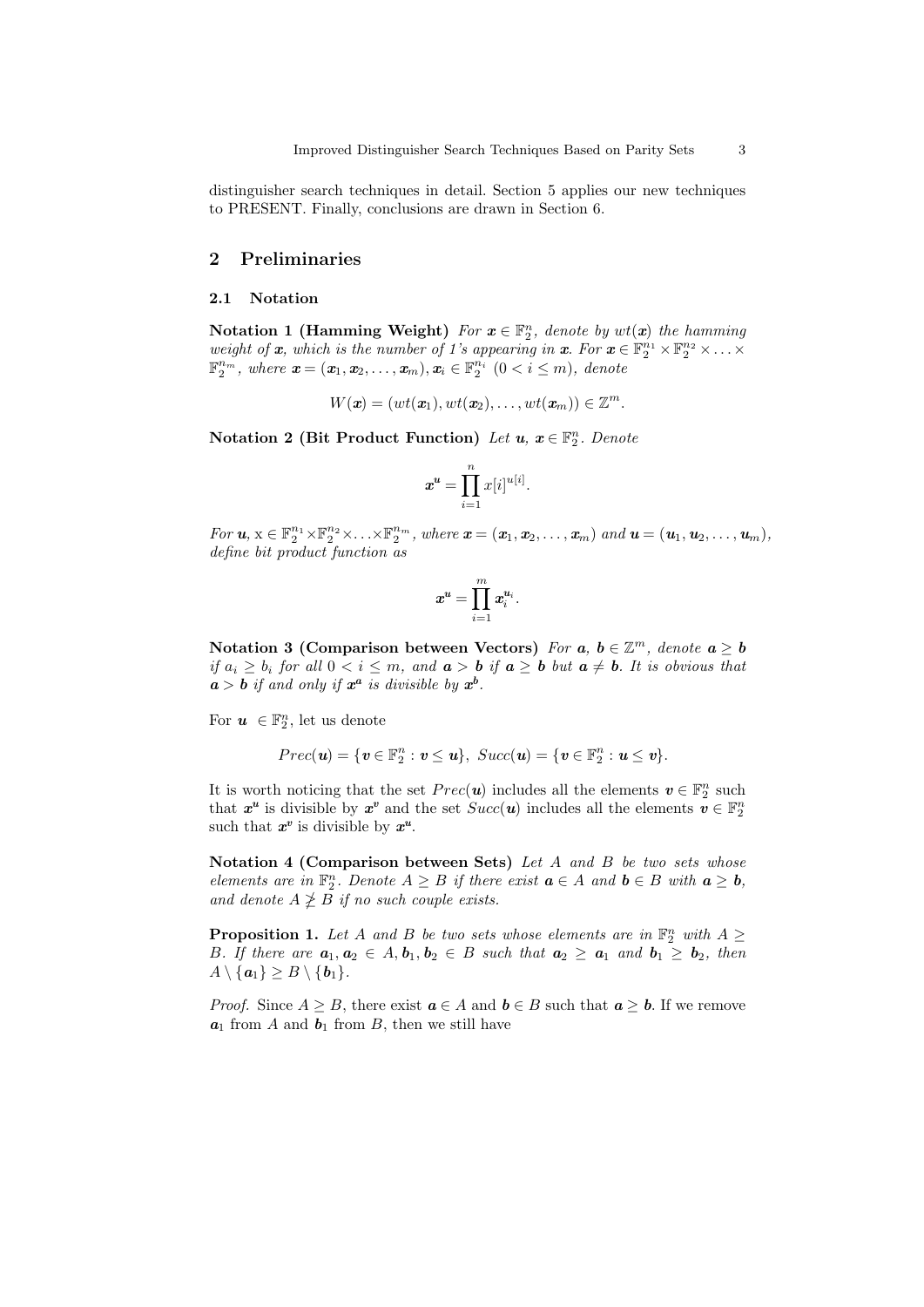

**Fig. 1.** Round function of the block cipher PRESENT

$$
\begin{cases}\na_2 \geq b \text{ if } a_1 = a; \\
a \geq b_2 \text{ if } b_1 = b; \\
a_2 \geq b_2 \text{ if } a_1 = a \text{ and } b_1 = b; \\
a \geq b \text{ if } a_1 \neq a \text{ and } b_1 \neq b.\n\end{cases}
$$

Thus, it can be seen that  $A \setminus \{a_1\} \geq B \setminus \{b_1\}$  holds.

**Notation 5 (Round Function)** Let F be a permutation of  $\mathbb{F}_2^n$  defined by

$$
F: \mathbf{x} = (x_1, x_2, \dots, x_n) \mapsto \mathbf{y} = (y_1, y_2, \dots, y_n).
$$

*Then every*  $y_i$  *can be seen as a Boolean function on*  $x_1, x_2, \ldots, x_n$ *, denoted by*  $y_i = F_i(\mathbf{x})$ *. For a positive integer r, we denote*  $F^r$  *as a composition of r permutations F, and F <sup>−</sup><sup>r</sup> as its inverse permutation.*

*Remark 1.* We denote  $E^r$  as a *r*-round cipher where  $r \in \mathbb{Z}$ , and  $E_i^r$  as the ANF of the *i*-th output bit.

#### **2.2 PRESENT**

PRESENT is an example of SPN construction proposed in 2007 and consists of 31 rounds. The block length is 64 bits and two key lengths of 80 and 128 bits are supported  $[BKL+07]$ . Its round function is depicted in Figure 1.

The S-box used in PRESENT is a 4-bit S-box which is a permutation of  $\mathbb{F}_2^4$ . The ANFs of four coordinates are giving by

 $S_1(x_1, x_2, x_3, x_4) = x_1 \oplus x_3 \oplus x_4 \oplus x_2x_3$  $S_2(x_1, x_2, x_3, x_4) = x_2 \oplus x_4 \oplus x_2x_4 \oplus x_3x_4 \oplus x_1x_2x_3 \oplus x_1x_2x_4 \oplus x_1x_3x_4,$  $S_3(x_1, x_2, x_3, x_4) = 1 \oplus x_3 \oplus x_4 \oplus x_1x_2 \oplus x_1x_4 \oplus x_2x_4 \oplus x_1x_2x_4 \oplus x_1x_3x_4,$  $S_4(x_1, x_2, x_3, x_4) = 1 \oplus x_1 \oplus x_2 \oplus x_4 \oplus x_2 x_3 \oplus x_1 x_2 x_3 \oplus x_1 x_2 x_4 \oplus x_1 x_3 x_4.$ 

**Observation 1** *The cubic terms in the ANFs of the second and fourth coordinates (say*  $S_2$  *and*  $S_4$ *) are the same.*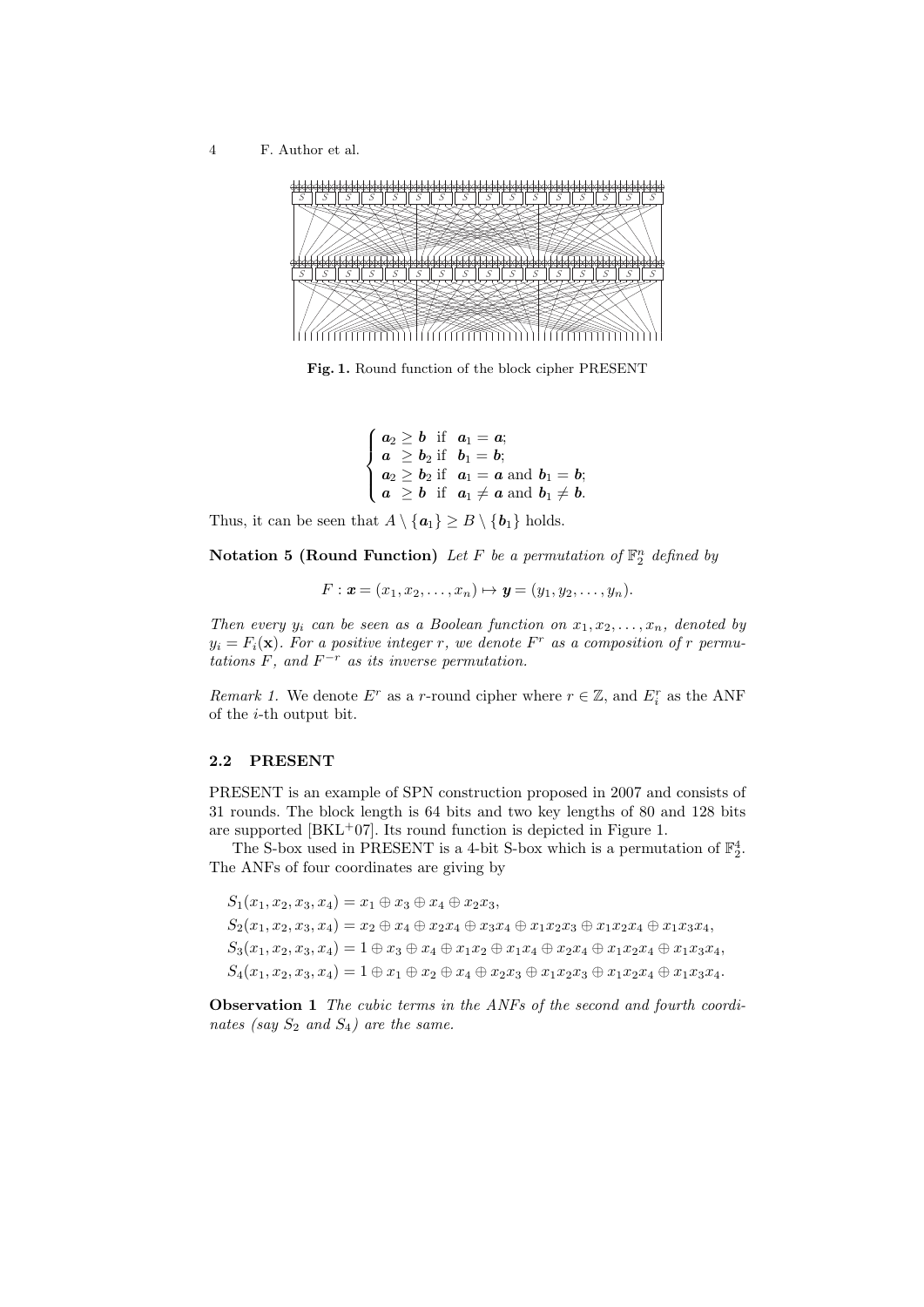As a result, the xor of these two coordinates

$$
S_2 \oplus S_4 = 1 \oplus x_1 \oplus x_2x_3 \oplus x_2x_4 \oplus x_3x_4
$$

only has degree 2. Moreover, it can be observed that every term in  $S_2 \oplus S_4$  has a multiple in  $S_2$  and  $S_4$  respectively. Based on this observation, we could improve the efficiency of PRESENT distinguisher search in Section 4.

#### **2.3 Division Property and Parity Sets**

In the following we will introduce the division property, parity set, and the propagation rules of the parity set.

**Definition 1 (Division Property [Tod15]).** *Let X be a multiset whose elements belong to*  $\mathbb{F}_2^n$ *. Then X is said to have the division property*  $D_k^n$  *when it fulfills the following conditions: For*  $u \in \mathbb{F}_2^n$ , the parity of  $x^u$  over all elements *in X is always even when*  $wt(u) < k$ *.* 

In this definition, *X* is a multiset, but we focus on sets in this paper. For further study of division property, please refer to [Tod15] and [SHZ<sup>+</sup>15] in detail.

**Definition 2 (Parity Set [BC16]).** *Let X be a set whose elements belong to*  $\mathbb{F}_2^n$ *. The parity set of X is denoted by*  $\mathcal{U}(X)$  *and is defined by* 

$$
\mathcal{U}(X) = \{ \mathbf{u} \in \mathbb{F}_2^n : \bigoplus_{x \in X} \mathbf{x}^{\mathbf{u}} = 1 \}.
$$

*Remark 2.* If the parity set  $U(X)$  of X is known, then the division property of X is given by  $D_k^n$  where

$$
k=\min_{\textbf{\textit{u}}\in \mathcal{U}(X)}wt(\textbf{\textit{u}}).
$$

By definitions, it can be seen that parity sets always contain more information than division property does. Besides, we shall show that the parity set could exploit further properties of S-layers and linear layers. As a result, the distinguisher search algorithm based on the parity set can find more accurate integral distinguishers generally.

In the following, we choose affine subspaces of  $\mathbb{F}_2^n$  as input sets, and review the propagation rules of the parity set through operations of the SPN construction.

**Propagation rule 1 (Key Addition)** *Let*  $X$  *be a set whose parity set is*  $U(X)$ *. Then*

$$
\mathcal{U}(\mathbf{k}+X)\subseteq\bigcup_{\textbf{\textit{u}}\in\mathcal{U}(X)}Succ(\textbf{\textit{u}})
$$

*for any*  $k \in \mathbb{F}_2^n$ .

**Propagation rule 2 (S-Box)** *Let S be a permutation of*  $\mathbb{F}_2^n$  *and X be a set with the parity set*  $U(X)$ *. Then the parity set of*  $S(X)$  *satisfies* 

$$
\mathcal{U}(S(X)) = \{ \mathbf{v} \in \mathbb{F}_2^n : \mathbf{x}^{\mathbf{u}} \text{ appears in the ANF of } S^{\mathbf{v}}(\mathbf{x}), \mathbf{u} \in \mathcal{U}(X) \}.
$$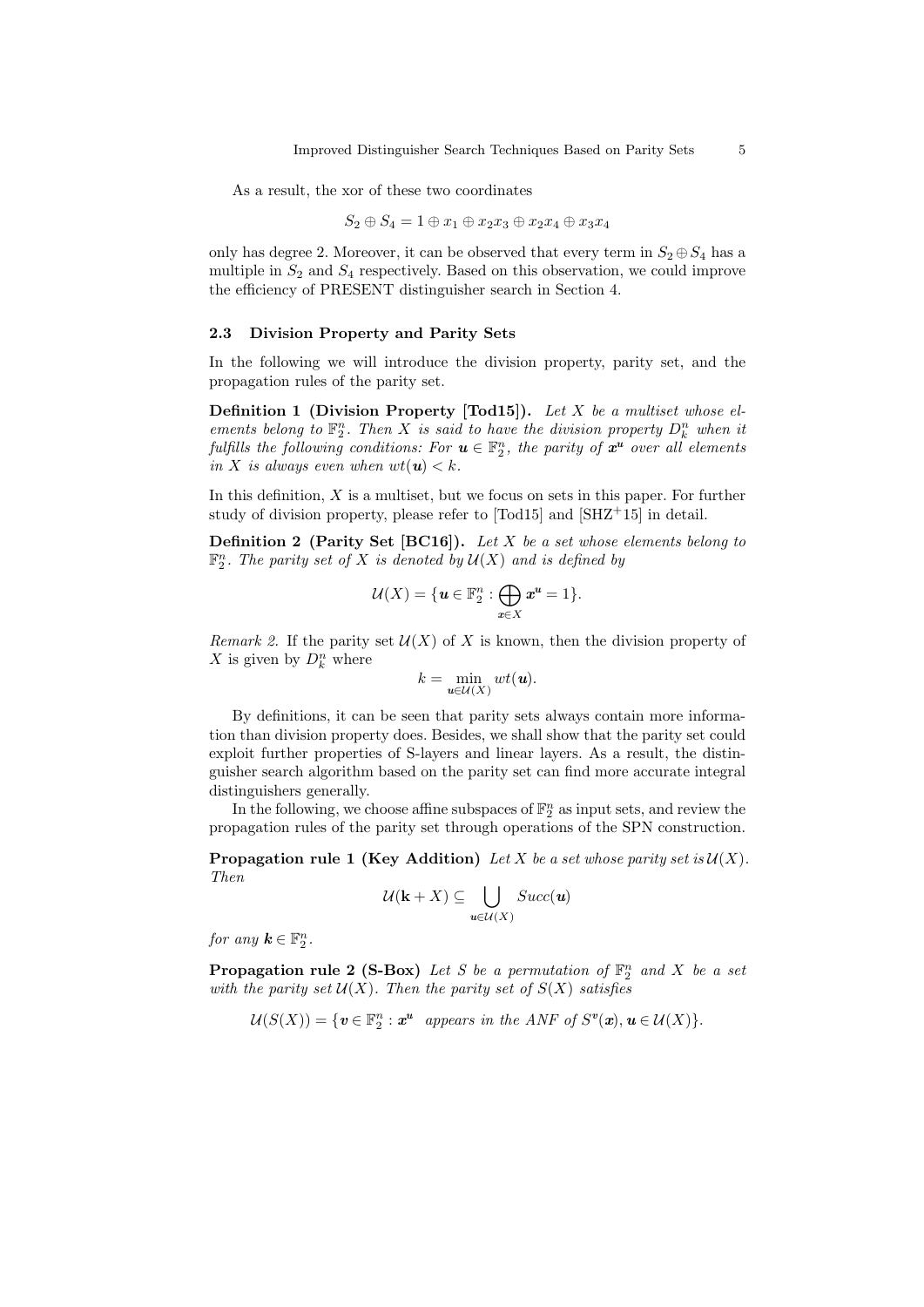In [BC16], the authors defined the set

$$
Vs(\mathbf{u}) = \{ \mathbf{v} \in \mathbb{F}_2^n : \mathbf{x}^{\mathbf{u}} \text{ appears in the ANF of } S^{\mathbf{v}}(\mathbf{x}) \},
$$

and presented the look-up table of  $Vs(u)$  for the PRESENT S-box, see [BC16, Table 1]. In [BC16, Table 1], all 4-bit words are represented in hexadecimal number, and the rightmost bit of the word corresponds to the least bit.

As for the S-layer, the authors regarded it as the concatenation of several independent S-boxes. The propagation rule can be described as following.

**Propagation rule 3 (S-Boxes)** *Let S be a permutation of*  $\mathbb{F}_2^{mt}$  *which consists* of t parallel independent S-boxes over  $\mathbb{F}_2^m$  :  $S(\mathbf{x}_1, \mathbf{x}_2, ..., \mathbf{x}_t) = (S(\mathbf{x}_1), S(\mathbf{x}_2), ..., S(\mathbf{x}_t)).$ For an input set X contained in  $\mathbb{F}_2^{mt}$  whose parity set is  $\mathcal{U}(X)$ , we have

$$
\mathcal{U}(S(X)) \subseteq \bigcup_{(\mathbf{u}_1,\mathbf{u}_2,\ldots,\mathbf{u}_t)\in \mathcal{U}(X)} Vs_1(\mathbf{u}_1)\times Vs_2(\mathbf{u}_2)\times \ldots \times Vs_t(\mathbf{u}_t).
$$

**Propagation rule 4 (S-Box with Key Addition)** *Now consider the propagation where key addition is inserted before the S-boxes. Let*  $\mathcal{U}(X)$  *be the parity set of the input set. Then the parity set after a key addition and a S-box satisfies*

$$
\mathcal{U}(S(X+\pmb{k}))\subseteq\bigcup_{\pmb{u}\in\mathcal{U}(X)}\ \bigcup_{\pmb{v}\in\mathit{Succ}(\pmb{u})}Vs(\pmb{v}).
$$

In [BC16], the authors defined the set

$$
\mathcal{V}_S(\mathbf{u}) = \bigcup_{\mathbf{v} \in Succ(\mathbf{u})} Vs(\mathbf{v}).
$$

The authors also presented  $\mathcal{V}^s(u)$  for all  $u \in \mathbb{F}_2^4$  for the PRESENT S-box, see [BC16, Table 2].

For the proofs of these propagation rules, please refer to [BC16]. The distinguisher search algorithm based on the division property and the search algorithm based on the parity set are similar [TM16,BC16]. In these two algorithms, we should give the initial parity set  $\mathcal{U}(X)$  (or initial division property) of an input set *X* first, and then compute the parity set (or division property) after a *r*round propagation, say  $\mathcal{U}(E^r(X))$ . If the parity set of outputs does not include all the unit vectors (or the output set does not satisfy all the division property of order 1), a distinguisher is found. But the sets can be very large when the round number is high, which decides time and memory complexities when searching distinguishers. Thus, our work mainly focus on how to improve the search algorithm in respect of time and memory complexities.

# **3 Term Set and Their Propagation Rules**

In this section, we propose a new concept that we call term set and show some propagation rules of term sets on SPN.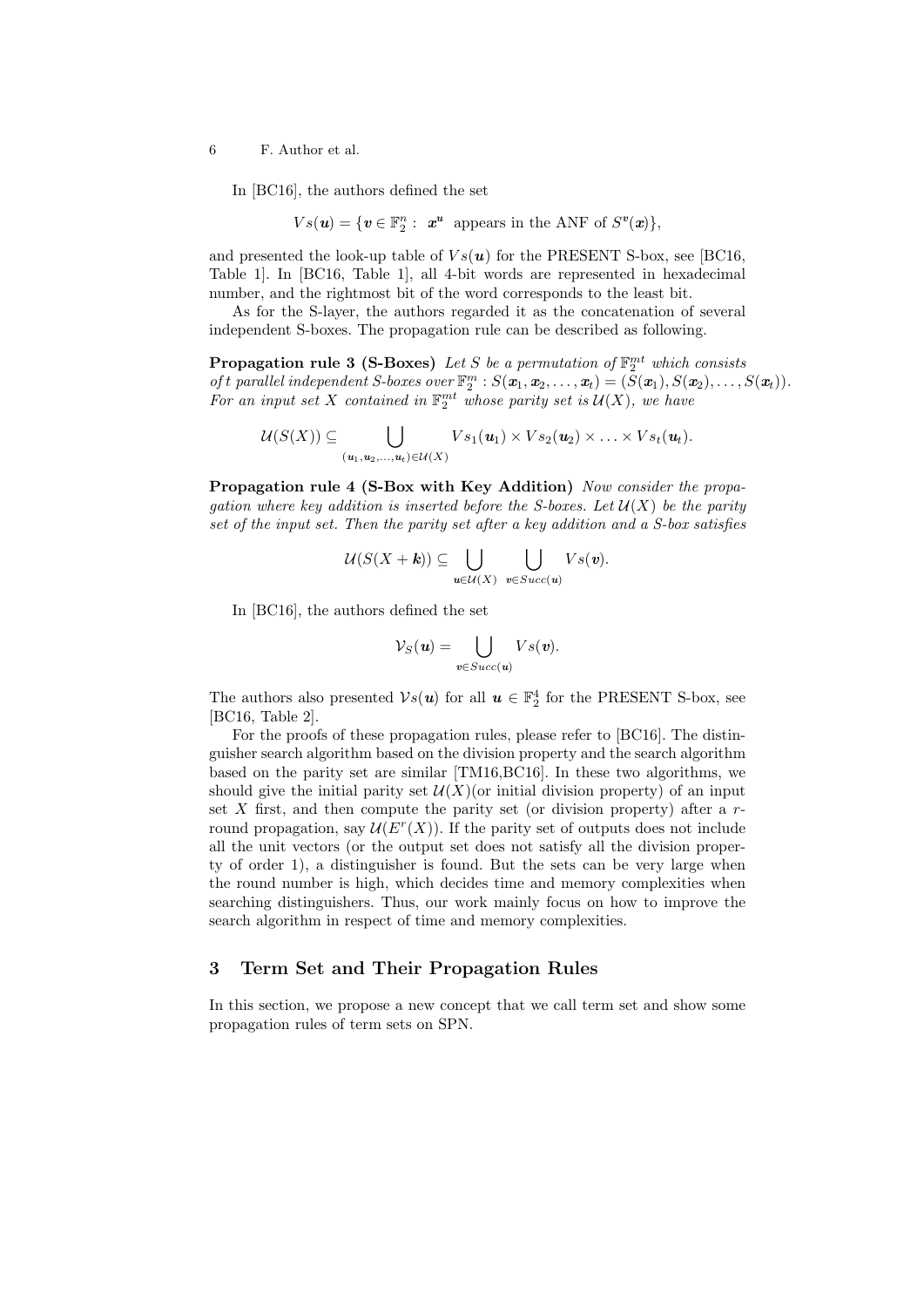#### **3.1 Term Set**

**Definition 3 (Term Set).** *Let f*(*x*) *be an n-variable Boolean function. The term set of*  $f(\mathbf{x})$  *denoted by*  $T(f)$ *, is the subset of*  $\mathbb{F}_2^n$  *defined by* 

 $T(f) = \{ \mathbf{u} \in \mathbb{F}_2^n : \mathbf{x}^{\mathbf{u}} \text{ appears in the ANF of } f(\mathbf{x}) \}.$ 

In order to find a distinguisher, we need to compare  $T(E_i^r)$  with  $U(E^r(X))$ and verify whether  $T(E_i^r) \not\geq U(E^r(X))$ . Now the problem is how to calculate  $T(E_i^r)$ . To solve this problem, we focus on its propagation rules for round functions of iterated ciphers. With propagation rules we can obtain a set *A* satisfying  $T(E_i^r) \subseteq A$ , thus  $A \not\geq U(E^r(X))$  implies  $T(E_i^r) \not\geq U(E^r(X))$ .

Actually, the propagation process of the term set corresponds to the calculation process of ANFs. To calculate  $E_i^r(\mathbf{x})$ , a simple and direct method is to compute  $E^{r-1}(\mathbf{x})$  first. This means calculating  $E^j(\mathbf{x}) = E^{j-1}(E(\mathbf{x}))$  for  $0 < j \leq r-1$ recursively. Then calculate  $E_i^r(\mathbf{x})$  by  $E_i^r(\mathbf{x}) = E_i(E^{r-1}(\mathbf{x}))$ . In this case we need to store  $E^{j}(X)$  for  $j = 1, 2, \ldots, r - 1$ . However, as *j* increases the scale of  $E^{j}(X)$ will increase dramatically and we will run out of memory soon. Hence, to reduce memory, we propose to calculate  $E_i^j(\mathbf{x})$  upside-down (please refer to Figure 2), which means calculating  $E_i^r(\boldsymbol{x})$  by recursively computing

$$
E_i^j(\mathbf{x}) = E_i^{j-1}(E(\mathbf{x})), \ (0 < j \le r).
$$

Take 2-round PRESENT and  $E_1^2(x)$  for example. Let us denote the output variables of the *i*th round by  $(y_1^i, y_2^i, \ldots, y_{64}^i)$  for  $1 \leq i \leq 2$  and the input variables of the first round by  $(y_1^0, y_2^0, \ldots, y_{64}^0)$ . First we compute

$$
E_1^1(\boldsymbol{x})=x_1\oplus x_3\oplus x_4\oplus x_2x_3.
$$

This actually means that

$$
y_1^2 = y_1^1 \oplus y_3^1 \oplus y_4^1 \oplus y_2^1 y_3^1.
$$

Then we calculate  $E_1^2(x)$  by

$$
E_1^2(\mathbf{x}) = E_1^1(E(\mathbf{x})) = E_1(\mathbf{x}) \oplus E_3(\mathbf{x}) \oplus E_4(\mathbf{x}) \oplus E_2(\mathbf{x})E_3(\mathbf{x})
$$
  
=  $(x_1 \oplus x_3 \oplus x_4 \oplus x_2x_3) \oplus (x_9 \oplus x_{11} \oplus x_{12} \oplus x_{10}x_{11}) \oplus (x_{13} \oplus x_{15} \oplus x_{16} \oplus x_{14}x_{15})$   
 $\oplus (x_5 \oplus x_7 \oplus x_8 \oplus x_6x_7) \cdot (x_9 \oplus x_{11} \oplus x_{12} \oplus x_{10}x_{11}).$  (1)

This means that

$$
y_1^2 = (y_1^0 \oplus y_3^0 \oplus y_4^0 \oplus y_2^0y_3^0) \oplus (y_9^0 \oplus y_{11}^0 \oplus y_{12}^0 \oplus y_{10}^0y_{11}^0) \oplus (y_{13}^0 \oplus y_{15}^0 \oplus y_{16}^0 \oplus y_{14}^0y_{15}^0)
$$
  

$$
\oplus (y_5^0 \oplus y_7^0 \oplus y_8^0 \oplus y_6^0y_7^0) \cdot (y_9^0 \oplus y_{11}^0 \oplus y_{12}^0 \oplus y_{10}^0y_{11}^0).
$$

Hence, it can be seen that (1) is the desirable ANF for  $E_1^2(\mathbf{x})$ .

Since the S-boxes in SPN constructions work independently, the propagation of term sets can also be divided into several parallel S-boxes. Note that we know the ANF of the PRESENT S-box and the PRESENT linear layer, and so we can easily show the propagation of term sets through PRESENT when the general propagation rule is clear. In the subsequent discussions, we take the *m*-bit S-box *S* as an example regardless of the position changes of variables during the linear layer.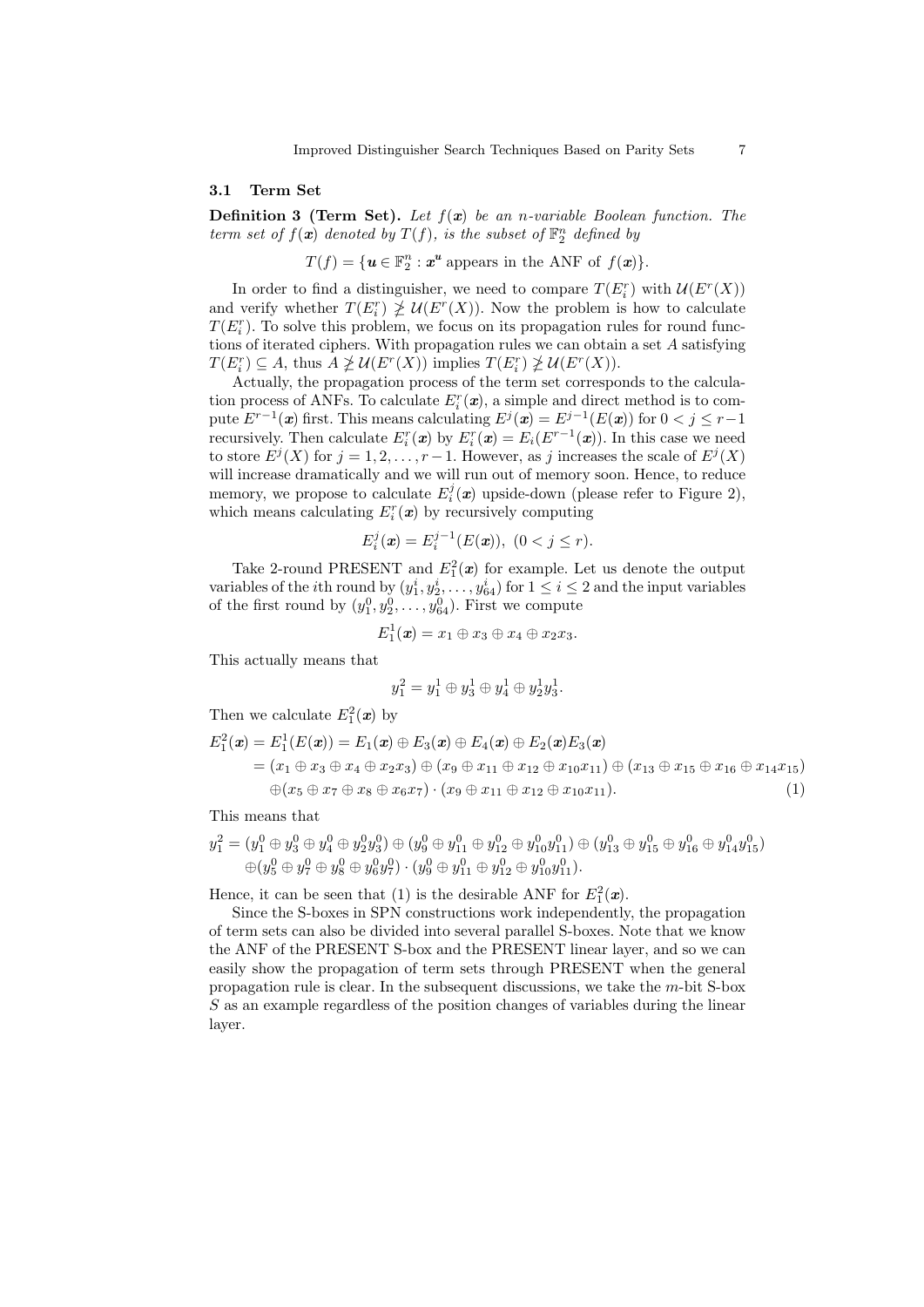|                | $Ts(\boldsymbol{u})$ |             |                  |                |             |             |             |             |             |             |   |                         |             |             |   |   |
|----------------|----------------------|-------------|------------------|----------------|-------------|-------------|-------------|-------------|-------------|-------------|---|-------------------------|-------------|-------------|---|---|
|                | 0                    |             | $\boldsymbol{2}$ | 4 <sup>1</sup> |             |             |             |             |             |             |   | 8  3 5 9 6 a c  7 b d e |             |             |   | f |
| $\theta$       | X                    |             |                  |                |             |             |             |             |             |             |   |                         |             |             |   |   |
| 1              |                      | $\mathbf x$ |                  | $\mathbf x$    | X           |             |             |             | $\mathbf x$ |             |   |                         |             |             |   |   |
| $\overline{2}$ |                      |             | X                |                | X           |             |             |             |             | X           | X | X                       | X           | X           |   |   |
| 4              | X                    |             |                  | X              | X           | $\mathbf x$ |             | X           |             | X           |   |                         | X           | X           |   |   |
| 8              | X                    | х           | X                |                | X           |             |             |             | X           |             |   | х                       | х           | Х           |   |   |
| 3              |                      |             |                  |                | X           | X           |             | X           |             |             | X | X                       | $\mathbf x$ |             |   |   |
| 5              |                      | X           |                  |                |             | $\mathbf x$ | $\mathbf x$ | X           |             | X           |   |                         |             |             | X |   |
| 9              |                      |             |                  | X              |             | X           | X           |             | X           | $\mathbf x$ | X | $\mathbf x$             |             | X           |   |   |
| 6              |                      |             | X                |                |             | X           |             | X           | X           |             |   | $\mathbf x$             | X           |             |   |   |
| a              |                      |             |                  |                |             | $\mathbf x$ |             | $\mathbf x$ | $\bar{x}$   | X           |   |                         | $\mathbf x$ | X           |   |   |
| C              | X                    | X           | X                | х              | $\mathbf x$ | X           | X           |             | X           |             | X |                         | X           |             |   |   |
| 7              |                      |             |                  |                |             |             |             |             |             | X           |   |                         | $\mathbf x$ | $\mathbf x$ | X |   |
| b              |                      |             |                  |                |             | X           |             |             |             | X           |   | X                       |             |             | X |   |
| $\rm{d}$       |                      |             |                  |                |             |             |             |             |             | X           |   | X                       | $\mathbf x$ |             | X |   |
| e              |                      |             |                  |                |             |             |             | х           |             | X           |   |                         |             | х           | X |   |
| f              |                      |             |                  |                |             |             |             |             |             | X           |   |                         | X           |             | X | X |

**Table 2.** Sets  $Ts(u)$  for all possible inputs for the S-box of PRESENT.

# **3.2 Propagation through S-box**

**Proposition 2.** *Let S be an S-box over* F *m* 2 *. Denote*

 $Ts(\boldsymbol{u}) = \{\boldsymbol{v} \in \mathbb{F}_2^m : \boldsymbol{x}^{\boldsymbol{v}} \text{ appears in the ANF of } S^{\boldsymbol{u}}(\boldsymbol{x})\}.$ 

*Then for an m-variable Boolean function*  $f$  *with the term set*  $T(f)$ *, we have* 

$$
T(f(S(\mathbf{x}))) \subseteq \bigcup_{\mathbf{u} \in T(f)} Ts(\mathbf{u}).
$$

*Proof.* Since

$$
f(S(\mathbf{x})) = \bigoplus_{\mathbf{u} \in T(f)} S^{\mathbf{u}}(\mathbf{x}),
$$

we have

$$
T(f(S(\boldsymbol{x}))) \subseteq \bigcup_{\boldsymbol{u}\in T(f)} \{\boldsymbol{v}\in \mathbb{F}_2^m : \boldsymbol{x}^{\boldsymbol{v}} \text{ appears in the ANF of } S^{\boldsymbol{u}}(\boldsymbol{x})\} = \bigcup_{\boldsymbol{u}\in T(f)} Ts(\boldsymbol{u}).
$$

Table 2 presents the set  $Ts(u)$  of the PRESENT S-box. All 4-bit words are represented in hexadecimal number, and the rightmost bit of the word corresponds to the least bit. The **u**-th row describes all **v**'s included in  $Ts(u)$  for the input *u*. Actually, we can make a conclusion from the definitions of  $Ts(u)$  and  $Vs(\boldsymbol{u})$  that Table 2 is the transposition of [BC16, Table 1].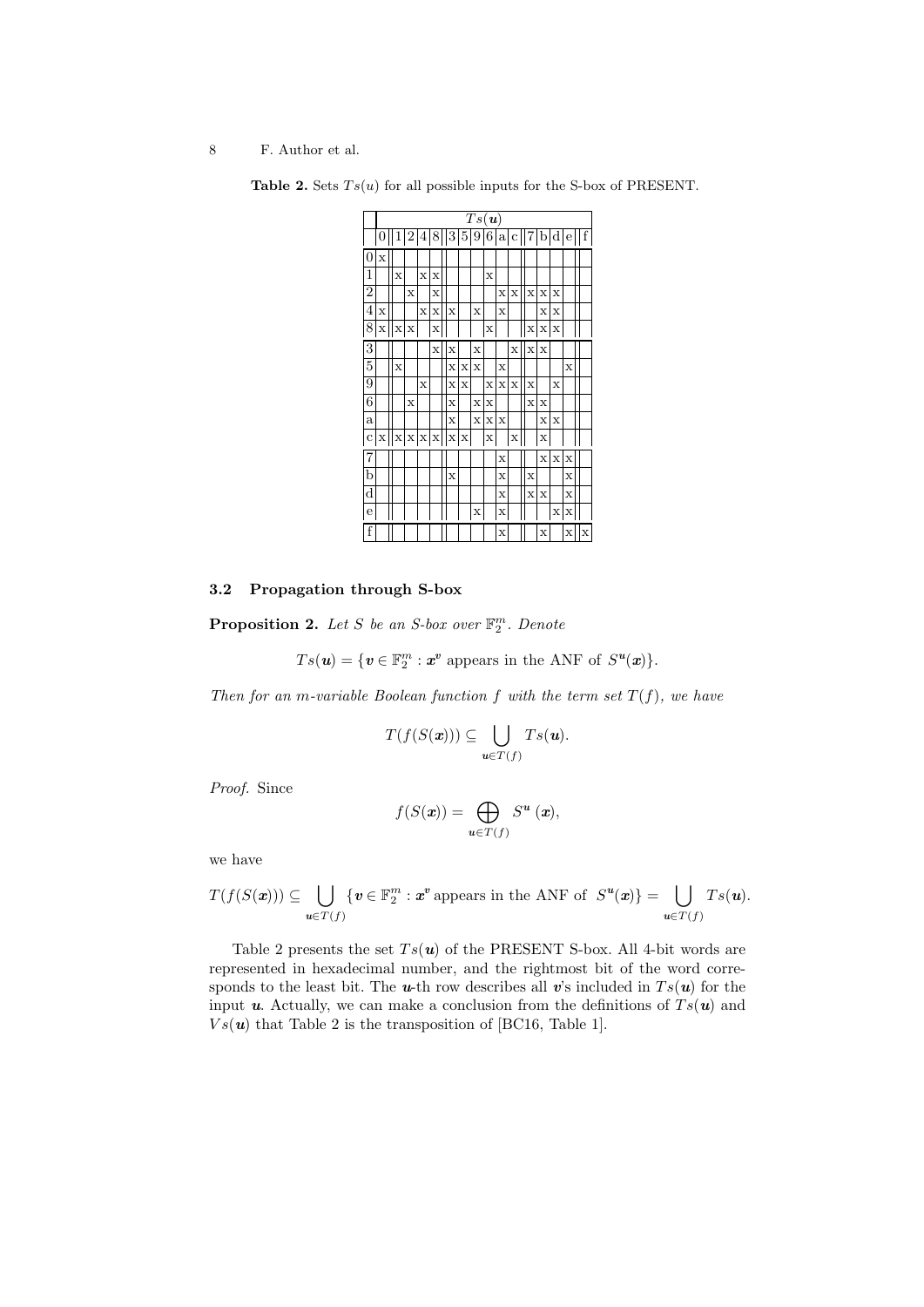Improved Distinguisher Search Techniques Based on Parity Sets 9

#### **3.3 Propagation through S-boxes**

**Proposition 3.** Let S be a permutation of  $\mathbb{F}_2^{mt}$  which consists of t parallel independent S-boxes over  $\mathbb{F}_2^m$ , namely,  $\mathcal{S}(\mathbf{x}_1, \mathbf{x}_2, \ldots, \mathbf{x}_t) = (S_1(\mathbf{x}_1), S_2(\mathbf{x}_2), \ldots, S_t(\mathbf{x}_t)).$ *For an mt-variable Boolean function*  $f$  *with the term set*  $T(f)$ *, we have* 

$$
T(f(\mathcal{S}(\boldsymbol{x}))) \subseteq \bigcup_{(\boldsymbol{u}_1,\boldsymbol{u}_2,\ldots,\boldsymbol{u}_t)\in T(f)} Ts_1(\boldsymbol{u}_1) \times Ts_2(\boldsymbol{u}_2) \times \ldots \times Ts_t(\boldsymbol{u}_t).
$$

*Proof.* From Subsection 3.1, we know

$$
T(f(\mathcal{S}(\boldsymbol{x}))) \subseteq \bigcup_{\boldsymbol{u}=(\boldsymbol{u}_1,\boldsymbol{u}_2,\ldots,\boldsymbol{u}_t)\in T(f)} Ts(\boldsymbol{u}).
$$

Now the problem is how to find all  $v = (v_1, v_2, \ldots, v_t)$  such that  $x^v$  contained in  $S^u(x)$ . Since only  $S_i^{u_i}(x_i)$  may contain  $x_i^{v_i}$ , it follows that  $v \in Ts(u)$  if and only if  $v_i \in Ts_i(u)$  for  $1 \leq i \leq n$ . Therefore, it can be seen that  $Ts(u) \subseteq$  $T s_1(\boldsymbol{u}_1) \times T s_2(\boldsymbol{u}_2) \times \ldots \times T s_t(\boldsymbol{u}_t).$ 

## **3.4 Propagation through Key Addition**

**Proposition 4.** Let  $f$  be an *n-variable Boolean function with the term set*  $T(f)$ *.* For any  $\mathbf{k} \in \mathbb{F}_2^n$ , the term set of  $f(\mathbf{k} \oplus \mathbf{x}) = (x_1 \oplus k_1, x_2 \oplus k_2, \dots, x_n \oplus k_n)$  satisfies

$$
T(f(\mathbf{k} \oplus \mathbf{x})) \subseteq \bigcup_{\mathbf{u} \in T(f)} \mathit{Prec}(\mathbf{u}).
$$

*Proof.* For any  $k \in \mathbb{F}_2^n$ , let  $y = k \oplus x$ . We have

$$
\boldsymbol{y}^{v}=\left( \boldsymbol{x}\oplus\boldsymbol{k}\right) ^{v}=\bigoplus_{u\leq v}\boldsymbol{x}^{u}\boldsymbol{k}^{v\oplus u}.
$$

It follows that

$$
T(f(\mathbf{k} \oplus \mathbf{x})) = \bigcup_{\mathbf{u} \in T(f)} \{ \mathbf{x}^{\mathbf{v}} \mathbf{k}^{\mathbf{v} \oplus \mathbf{u}}, \mathbf{v} \leq \mathbf{u} \} \subseteq \bigcup_{\mathbf{u} \in T(f)} \mathit{Prec}(\mathbf{u}).
$$

This completes the proof.

## **3.5 Propagation through One Round**

Now we consider the round function where the round key is added before the S-boxes in the SPN constructions. Because the propagation of the term set is upside-down, the S-box is always before key addition when calculating term sets (please refer to Figure 2). Let *f* be an *n*-variable Boolean function. Then the term set after one round encryption can be deduced by Subsections 3.3 and 3.4, i.e.,

$$
T(f(S(\boldsymbol{x} \oplus \boldsymbol{k}))) \subseteq \bigcup_{\boldsymbol{u} \in T(f)} \bigcup_{\boldsymbol{v} \in Ts(\boldsymbol{u})} \text{Prec}(\boldsymbol{v}), \text{ for every } \boldsymbol{k} \in \mathbb{F}_{2}^{n}.
$$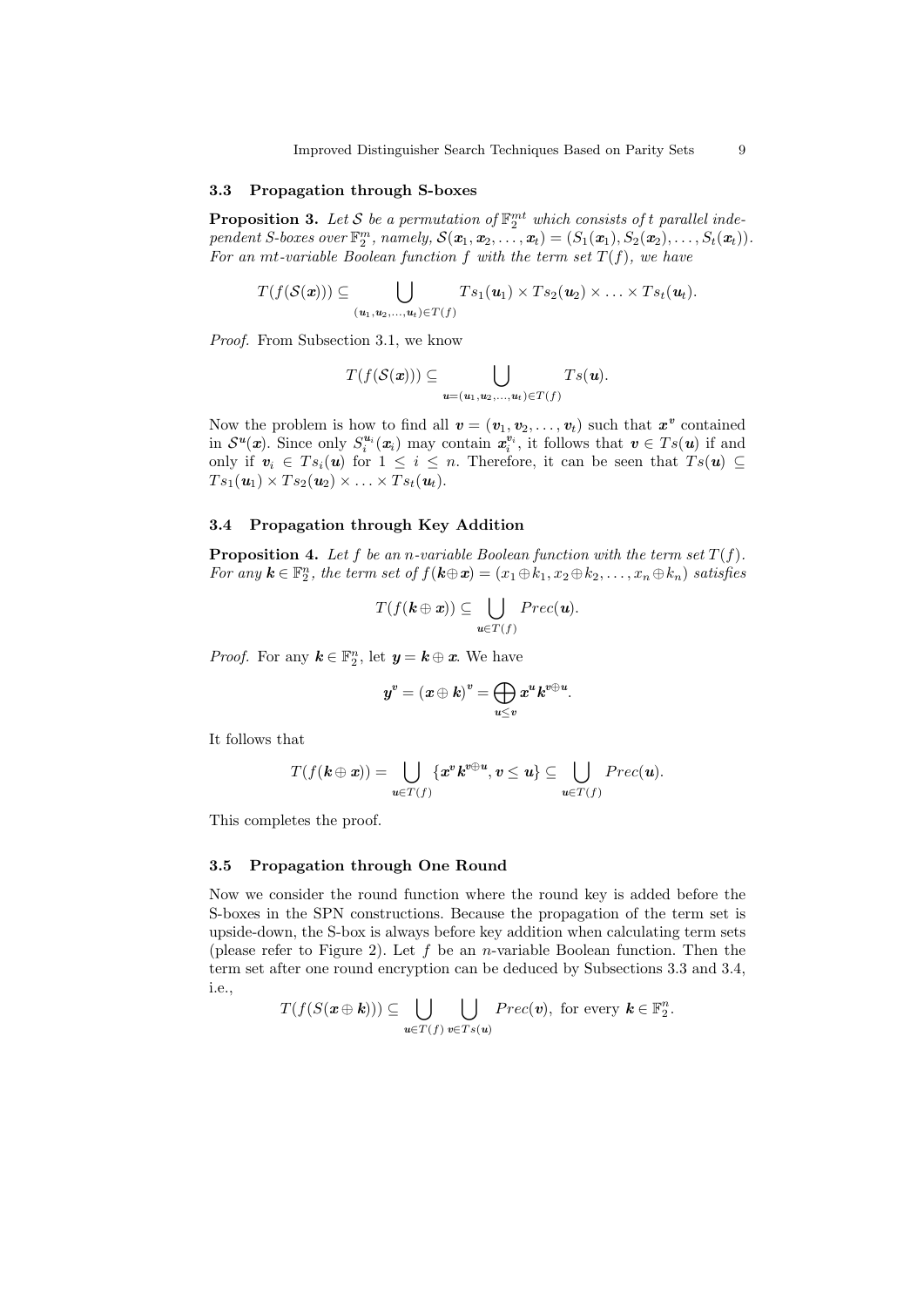In the discussions of parity sets and term sets, we consider the round function where the round key is inserted before S-Layer. Thus, in the subsequent discussions, the round function  $E$  always implies that there is a round key addition before S-Layer. We can also search distinguishers by term sets only. In detail, if there exists an element  $u \in \mathbb{F}_2^n$  such that no element *v* contained in  $T(E_i^r)$ satisfies  $v > u$ , then a *r*-round distinguisher whose input set is  $Prec(u)$  is found. However, the time and memory complexities of this method will be huge as well. Thus, we take advantage of the meet-in-the-middle technique so that the term set and the parity set could be combined to reduce time and memory complexities.

# **4 New Searching Techniques for Integral Distinguishers Based on the Parity Set**

In this section, we introduce our improved distinguisher search techniques in detail.

## **4.1 A meet-in-the-middle framework**

For an input set *X* and a round function *E*, denote the parity set after *r*-round encryption as  $\mathcal{U}(E^r(X))$ , i.e.,  $\mathcal{U}(E^r(X))$  is the set that contains all the *u*'s such that

$$
\bigoplus_{x \in E^r(X)} x^u = 1.
$$

Now we regard the *n*-bit state in the *r*-th round as variables  $\mathbf{x} = (x_1, x_2, \dots, x_n)$ , and consider the ANF of each output bit. If all the terms appearing in the ANF of  $y_i$  can not be divisible by any term in  $\{x^u : u \in \mathcal{U}(E^r(X))\}$ , then this output bit is balanced. Based on this observation, we improve the integral distinguisher search by utilizing the meet-in-the-middle technique which divides the *n*-round propagation of parity sets into  $n_1$ -round propagation of parity sets and  $(n - n_1)$ round propagation of ANF. An outline of this framework is given in Figure 2. This search framework is similar to the one used in [YHSS16], which is applied to search impossible differential distinguishers. Here we utilize term sets to describe the ANFs of output bits and transform the distinguisher search problem into the comparison of term sets and parity sets.

Note that it was mentioned in [BC16] that one of the difficulties for finding a distinguisher is that the distinguisher property must hold for every secret key  $k \in \mathbb{F}_2^n$ . Hence, for a Boolean function *f*, we use

$$
\bigcup_{\boldsymbol{k}\in\mathbb{F}_2^n}T(f(\boldsymbol{k}\oplus\boldsymbol{x}))=\bigcup_{\boldsymbol{u}\in T(f)}Prec(\boldsymbol{u})
$$

to propagate term sets from  $f(x)$  to  $f(k \oplus x)$ . To guarantee the correctness of the algorithm, we utilize

$$
\bigcup_{(\mathbf{u}_1,\mathbf{u}_2,\ldots,\mathbf{u}_t)\in T(f)} Ts_1(\mathbf{u}_1)\times Ts_2(\mathbf{u}_2)\times \ldots \times Ts_t(\mathbf{u}_t)
$$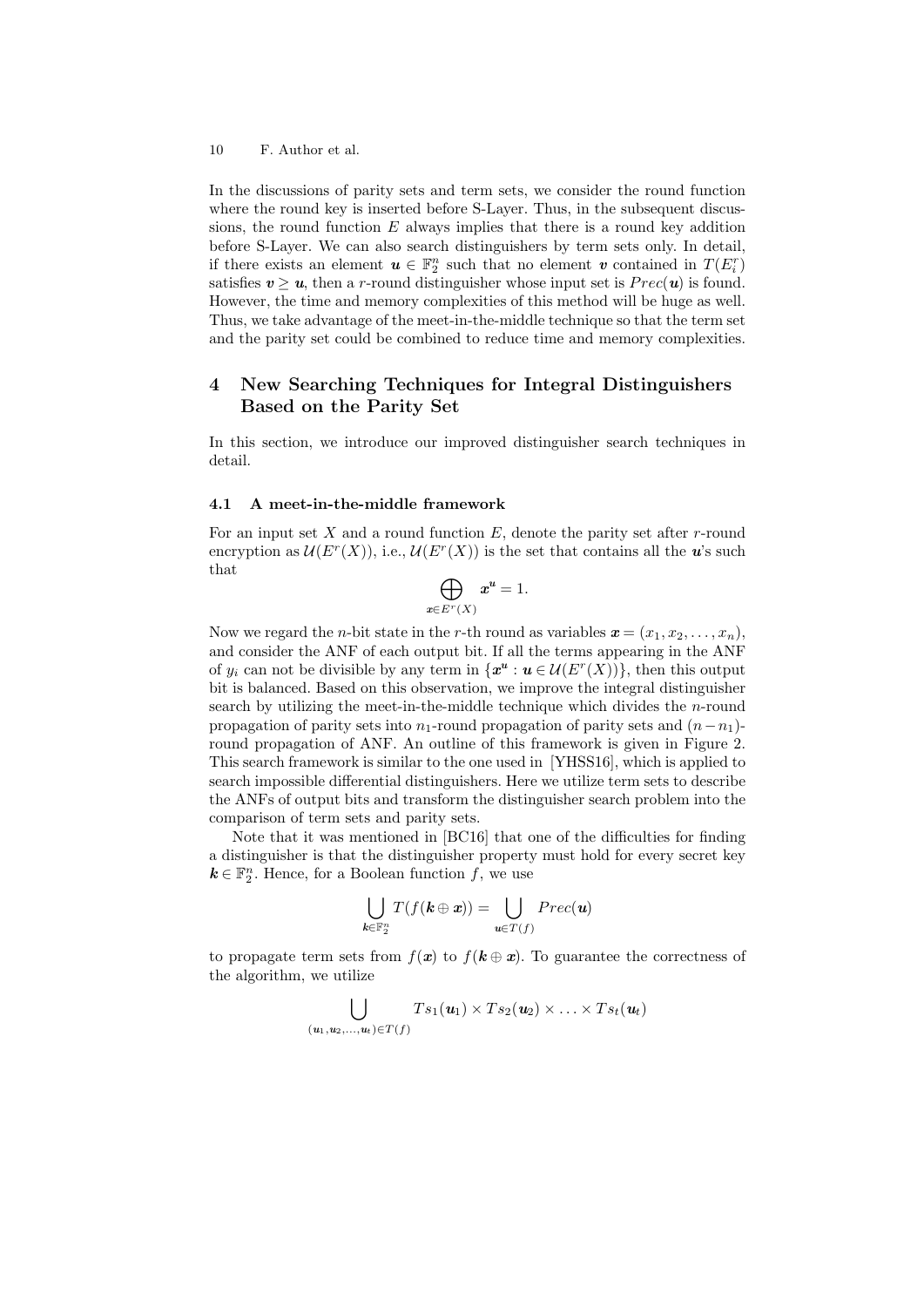

**Fig. 2.** Outline of our framework against SPN constructions

to propagate term sets from  $f(x)$  to  $f(S(x))$  when searching distinguishers. Similar propagation model is used on parity sets as well, i.e., we evaluate parity sets after key addition by

$$
\mathcal{U}((\mathbf{k}\oplus X))\subseteq\bigcup_{\mathbf{k}\in\mathbb{F}_2^n}\mathcal{U}(\mathbf{k}\oplus X)=\bigcup_{\mathbf{u}\in\mathcal{U}(X)}Succ(\mathbf{u})
$$

and

$$
\mathcal{U}((S(X))) = \bigcup_{(\mathbf{u}_1,\mathbf{u}_2,\ldots,\mathbf{u}_t)\in \mathcal{U}(X)} Vs_1(\mathbf{u}_1)\times Vs_2(\mathbf{u}_2)\times \ldots \times Vs_t(\mathbf{u}_t).
$$

Our distinguisher search algorithm consists of five steps which can be described as following.

- **Step 1** *Round division:* Choose the propagation round numbers of the parity set and the term set respectively. Let us denote  $r_1$  as the propagation round number of parity set and  $r_2$  as the propagation round number of term set, where  $r_1 + r_2 = r$ .
- **Step 2** *Choose an input set:* Choose an input set *X*.
- **Step 3** *Parity sets calculation:* Calculate the parity set  $\mathcal{U}(E^{r_1}(X))$ .
- **Step 4** *Term sets calculation:* Calculate the term sets  $T(E_i^{r_2})$  for  $1 \le i \le n$ . **Step 5** *Sets comparison:* Compare  $\mathcal{U}(E^{r_1}(X))$  with  $T(E_i^{r_2})$  for  $1 \leq i \leq n$ . If
	- $U(E^{r_1}(X)) \nleq T(E_i^{r_2})$ , then the *i*-th output bit in *r*-round encryption is balanced. If none of such intersections are empty, then choose another input set *X* and go to Step 2.

In order to compare parity sets with term sets efficiently in Step 5, we propose some novel techniques in the following subsections. Firstly, we propose a technique to reduce the size of sets during propagation. Secondly, we introduce the multiple comparison technique which could achieve quick comparisons.

## **4.2 Reduce the Sizes of Sets**

Note that the last operation in the propagation of term sets described in Figure 2 is a key addition. Then the final term set participating in the comparison step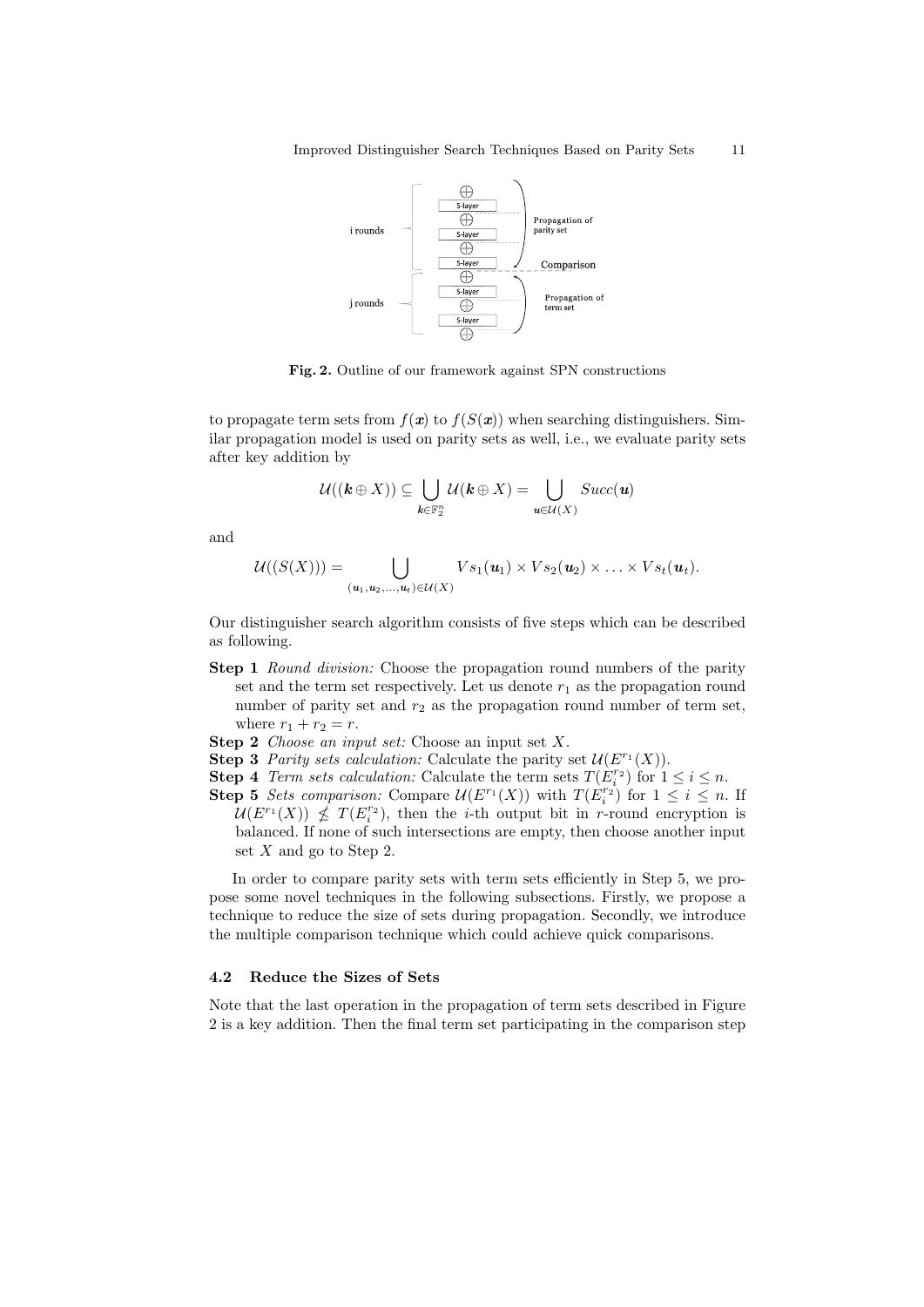satisfies

$$
\bigcup_{\pmb k\in\mathbb F_2^n}T(f(\pmb k\oplus\pmb x))=\bigcup_{\pmb u\in T(f)}Prec(\pmb u),
$$

for some Boolean function *f*. This leads to the following observation.

**Observation 2** Let  $\mathcal{U}(E^{r_1}(X))$  be the parity set participating in comparison. *Since*  $T(f(\boldsymbol{x})\oplus \boldsymbol{k}))$  *is a union of sets of the form*  $Prec(\boldsymbol{u})$ *, <i>if we find*  $\boldsymbol{v} \in T(f(\boldsymbol{x}))$ *and*  $u \in U(F^{r_1}(X))$  *with*  $u \leq v$ *, then there must be an element*  $v' \in Prec(v) \subseteq$  $T(f(\boldsymbol{x} \oplus \boldsymbol{k}))$  such that  $\boldsymbol{v}' = \boldsymbol{u}$ , which means the output bit may be unbalanced.

**Corollary 1.** Let  $X$  be a set of elements in  $\mathbb{F}_2^n$ . The *i*-th output bit of the  $(r_2 + r_1)$ -round encryption is balanced over the input X if and only if  $T(f) \ngeq$  $U(E^{r_1}(X)).$ 

Based on Corollary 1, the comparison step in our technique against SPN constructions is converted into checking whether  $T(f) \geq \mathcal{U}(E^{r_1}(X))$ . Corollary 1 leads to the following size reduce operation.

**Size Reduce Operation.** We denote the size reduce operation on a term set  $T(E_i^r(\boldsymbol{x}))$  by  $R^t(T(E_i^r(\boldsymbol{x})))$ , and the size reduce operation on a parity set  $\mathcal{U}(E^{r_1}(X))$  by  $R^u(\mathcal{U}(E^{r_1}(X)))$ . For the term set  $T(E_i^r(\boldsymbol{x}))$ , the operation  $R^t$  removes all the elements  $\mathbf{v} \in T(E_i^r(x))$  such that there is an element  $\mathbf{v}' \in T(E_i^r(\mathbf{x}))$ with  $v' \geq v$ . As for a parity set, the operation  $R^u$  removes all the elements  $u \in \mathcal{U}(E^{r_1}(X))$  such that there is an element  $u' \in \mathcal{U}(E^{r_1}(X))$  with  $u \geq u'$ .

It can be deduced from Proposition 1 that the comparison result of  $T(E_i^r(\boldsymbol{x}))$ and  $\mathcal{U}(E^{r_1}(X))$  is the same as the comparison result of  $R^t(T(E_i^r(\boldsymbol{x})))$  and  $R^u(\mathcal{U}(E^{r_1}(X)))$ . This guarantees the correctness of the technique using the size reduce operation. It can be seen that by reducing the size of sets, the time complexity of comparison step can be reduced to a great extent. However, during the experiment, we find the complexity of the size reduce operation is still too costly and may even increase the whole complexity of our technique. Therefore, we combine the size reduce technique with propagation rules in the following.

## **4.3 Propagation Combined with Size Reduction**

**Notation 6** *For*  $X \subseteq \mathbb{F}_2^n$ *, define* 

$$
Max(X) = \bigcup_{x \in X} \mathit{Prec}(x) \quad and \quad Min(X) = \bigcup_{x \in X} \mathit{Succ}(x).
$$

*Remark 3.* Let  $X \subseteq \mathbb{F}_2^n$ . It is obvious that  $Max(R^t(T(f))) = Max(T(f))$  and  $Min(\mathcal{U}(X)) = Min(R^u(\mathcal{U}(X))$ . Thus, if the term set  $T(f)$  is a union of  $Prec(u)$ , then we can just store  $X = R^t(T(f))$  instead of  $T(f)$ , since we can recover  $T(f)$ by  $T(f) = Max(X)$ .

Note that there is always a key addition before S-Layers (see Figure 2), and so the term sets propagated before S-Layers (after key addition) are unions of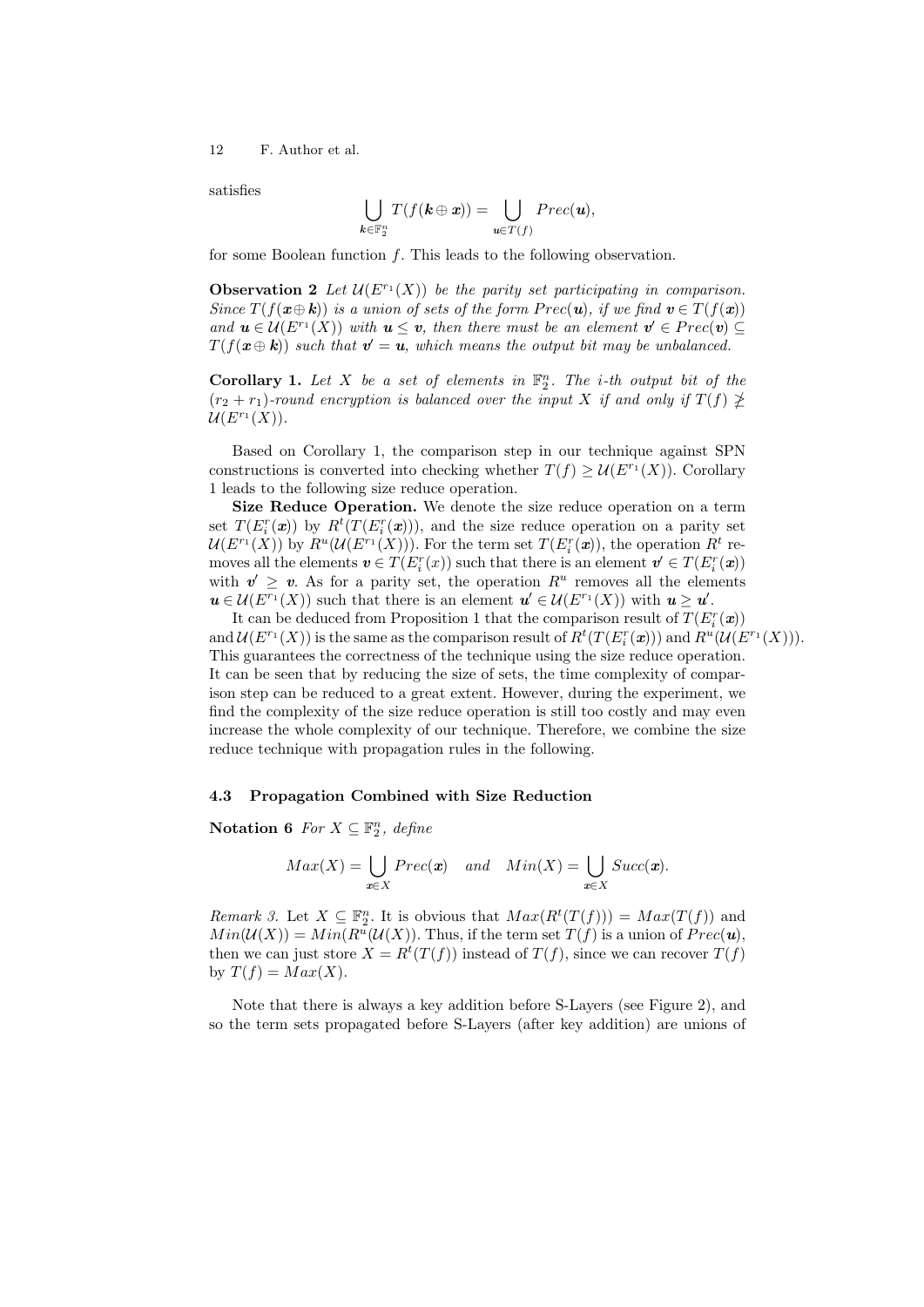**Table 3.** Reduced  $T's(u)$  for all possible inputs for the PRESENT S-box.

|                         |             | $\overline{R^t(T^{\prime} s(\textit{\textbf{u}})})$<br>2 4 8  3 5 9 6 a c  7 b d e  f |  |  |   |  |  |  |   |  |  |             |             |                         |    |             |
|-------------------------|-------------|---------------------------------------------------------------------------------------|--|--|---|--|--|--|---|--|--|-------------|-------------|-------------------------|----|-------------|
|                         | 0           | $1\vert$                                                                              |  |  |   |  |  |  |   |  |  |             |             |                         |    |             |
| $\overline{0}$          | $\mathbf x$ |                                                                                       |  |  |   |  |  |  |   |  |  |             |             |                         |    |             |
| 1                       |             | X                                                                                     |  |  | X |  |  |  | X |  |  |             |             |                         |    |             |
| $\overline{2}$          |             |                                                                                       |  |  |   |  |  |  |   |  |  | $\mathbf x$ | $\mathbf x$ | X                       |    |             |
| $\overline{4}$          |             |                                                                                       |  |  |   |  |  |  |   |  |  |             | X           | $\mathbf x$             |    |             |
| $\overline{8}$          |             |                                                                                       |  |  |   |  |  |  |   |  |  | X           | $\mathbf x$ | X                       |    |             |
| 3                       |             |                                                                                       |  |  |   |  |  |  |   |  |  | X           | $\mathbf x$ | $\bar{x}$               |    |             |
| 5                       |             |                                                                                       |  |  |   |  |  |  |   |  |  |             | X           | $\mathbf{x}$            | Ιx |             |
| 9                       |             |                                                                                       |  |  |   |  |  |  |   |  |  | X           | $\mathbf x$ | $\mathbf x$             |    |             |
| 6                       |             |                                                                                       |  |  |   |  |  |  |   |  |  | X           | $\mathbf x$ | $\mathbf x$             |    |             |
| $\mathbf{a}$            |             |                                                                                       |  |  |   |  |  |  |   |  |  | $\mathbf x$ | $\mathbf x$ | $\mathbf x$             |    |             |
| $\mathbf c$             |             |                                                                                       |  |  |   |  |  |  |   |  |  |             | x x         | X                       |    |             |
| 7                       |             |                                                                                       |  |  |   |  |  |  |   |  |  | X           |             | x   x   x               |    |             |
| $\mathbf b$             |             |                                                                                       |  |  |   |  |  |  |   |  |  | X           | $\mathbf x$ | $\mathbf{x} \mathbf{x}$ |    |             |
| $\overline{\mathrm{d}}$ |             |                                                                                       |  |  |   |  |  |  |   |  |  | X           |             | X X X                   |    |             |
| e                       |             |                                                                                       |  |  |   |  |  |  |   |  |  |             | X X X X     |                         |    |             |
| f                       |             |                                                                                       |  |  |   |  |  |  |   |  |  |             |             |                         |    | $\mathbf x$ |

 $Max(\mathbf{u})$  according to the propagation rule

$$
T(f(\mathbf{k} \oplus \mathbf{x})) = \bigcup_{\mathbf{u} \in T(f)} \mathit{Prec}(\mathbf{u}).
$$

As a result, we can only store  $R^u(T(f))$  instead of the whole  $T(f)$  after key addition to reduce the memory complexity, where each  $u \in R^t(T(f))$  represents the set  $Max(\mathbf{u})$ .

Since

$$
Max(\mathbf{u}) \xrightarrow{S(\mathbf{x})} \bigcup_{\mathbf{v} \in \operatorname{Prec}(\mathbf{u})} Ts(\mathbf{v}),
$$

we define

$$
T's(\mathbf{u}) = \bigcup_{\mathbf{v} \in \mathit{Prec}(\mathbf{u})} Ts(\mathbf{v}).
$$

Then, we have

$$
T(f) \xrightarrow{x=(x \oplus k)} Max(R^t(T(f))) \xrightarrow{x=S(x)} \bigcup_{v \in R^t(T(f))} T's(v).
$$

Thus, we can apply the size reduce operation to term sets before propagating through key addition. Consequently, we apply the size reduce operation on the term sets after propagating through S-Layer. As mentioned in Subsection 4.2, it is costly to do size reduce operation after S-Layer propagation, we combine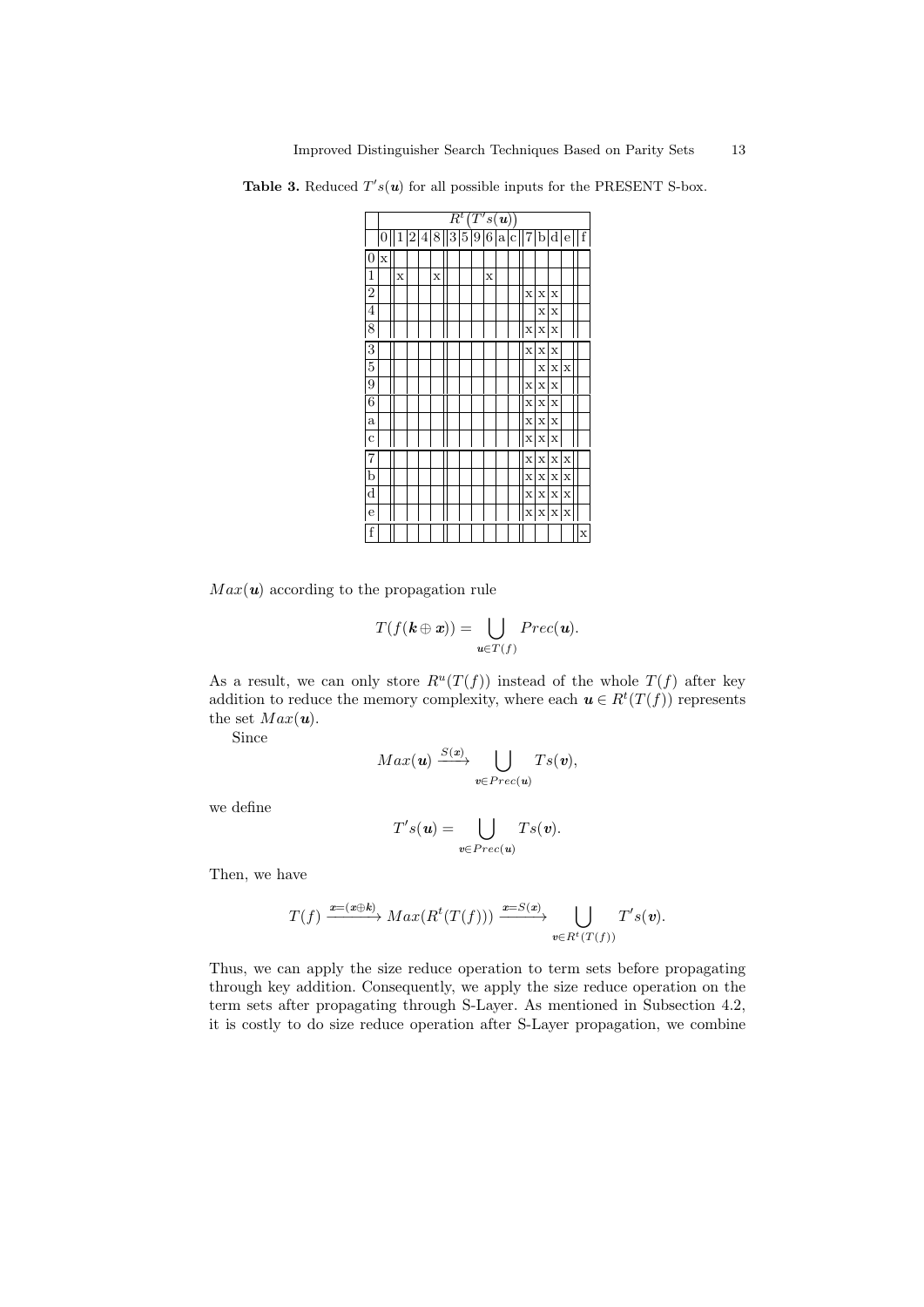|                         | $\overline{(\mathcal V s(\textit{\textbf{u}}))}$<br>$R^{\overline{u}}$ |   |              |             |             |  |  |   |  |  |  |  |   |                               |   |                         |
|-------------------------|------------------------------------------------------------------------|---|--------------|-------------|-------------|--|--|---|--|--|--|--|---|-------------------------------|---|-------------------------|
|                         | 0                                                                      |   |              |             |             |  |  |   |  |  |  |  |   | 1 2 4 8  3 5 9 6 a c  7 b d e |   | $\overline{\mathrm{f}}$ |
| 0                       | X                                                                      |   |              |             |             |  |  |   |  |  |  |  |   |                               |   |                         |
| 1                       |                                                                        | X | $\mathbf x$  | $\mathbf x$ | X           |  |  |   |  |  |  |  |   |                               |   |                         |
| $\overline{2}$          |                                                                        | X | $\mathbf x$  | $\mathbf x$ | X           |  |  |   |  |  |  |  |   |                               |   |                         |
| $\overline{4}$          |                                                                        | X |              | x x         | $\mathbf x$ |  |  |   |  |  |  |  |   |                               |   |                         |
| $\overline{8}$          |                                                                        |   | x x x        |             |             |  |  |   |  |  |  |  |   |                               |   |                         |
| 3                       |                                                                        |   | X            | $\mathbf x$ | X           |  |  |   |  |  |  |  |   |                               |   |                         |
| $\overline{5}$          |                                                                        |   | X            | X           | X           |  |  |   |  |  |  |  |   |                               |   |                         |
| $\overline{9}$          |                                                                        |   | X            | $\mathbf x$ | X           |  |  |   |  |  |  |  |   |                               |   |                         |
| $\overline{6}$          |                                                                        | X | $\mathbf x$  |             | X           |  |  |   |  |  |  |  |   |                               |   |                         |
| $\mathbf{a}$            |                                                                        |   | X            | X           | X           |  |  |   |  |  |  |  |   |                               |   |                         |
| $\mathbf c$             |                                                                        |   | $\mathbf{x}$ | $\mathbf x$ | $\mathbf x$ |  |  |   |  |  |  |  |   |                               |   |                         |
| 7                       |                                                                        |   | X            |             | X           |  |  |   |  |  |  |  |   |                               |   |                         |
| b                       |                                                                        |   | X            | X           | X           |  |  |   |  |  |  |  |   |                               |   |                         |
| $\overline{\mathrm{d}}$ |                                                                        |   | X            | $\bar{x}$   | $\bar{x}$   |  |  |   |  |  |  |  |   |                               |   |                         |
| e                       |                                                                        |   |              |             |             |  |  | X |  |  |  |  | X |                               | X |                         |
| f                       |                                                                        |   |              |             |             |  |  |   |  |  |  |  |   |                               |   | X                       |

**Table 4.** Reduced  $\mathcal{V}_s(u)$  for all possible inputs for the PRESENT S-box

the size reduce with S-Layer propagation rule directly, which means the term set through S-layer is evaluated by  $R^t(T's(\boldsymbol{u}))$  instead of  $T's(\boldsymbol{u})$ .

We show  $T's(u)$  and  $R^t(T's(u))$  for all possible inputs for PRESENT S-box in Tables 2 and 3 respectively. Note that the propagation based on  $R^t(T^s s(u))$ only achieves size reduce partly. The effect of reduction depends on the length of blocks. However, in this subsection, we consider a 4-bit S-box as a block. To achieve a further reduction, we propose the further reducing look-up table in Subsection 4.4.

For the parity set, we can only store  $R^u(\mathcal{U}(X))$  after every key addition. Let  $U(X)$  be an arbitrary parity set. Then we have

$$
Min(\mathcal{U}(X)) \xrightarrow{S(x \oplus k)} \bigcup_{v \in R^u(\mathcal{U}(X))} \mathcal{V}s(v).
$$

The propagation rule of key addition and the outline in Figure 2 make it suitable to apply the size reduce operation to parity sets propagated after key addition. Similarly, we propose  $R^u(\mathcal{V}(u))$  for propagation of parity sets. Table 4 shows the  $R^u(V(u))$  for all possible inputs for PRESENT S-box.

We can roughly estimate that by Tables 3 and 4, the memory complexity can be reduced nearly by a factor of  $3^k$  for every round compared with the original look-up table, where *k* is the number of active S-box whose input is either 0x0 or 0x*f*.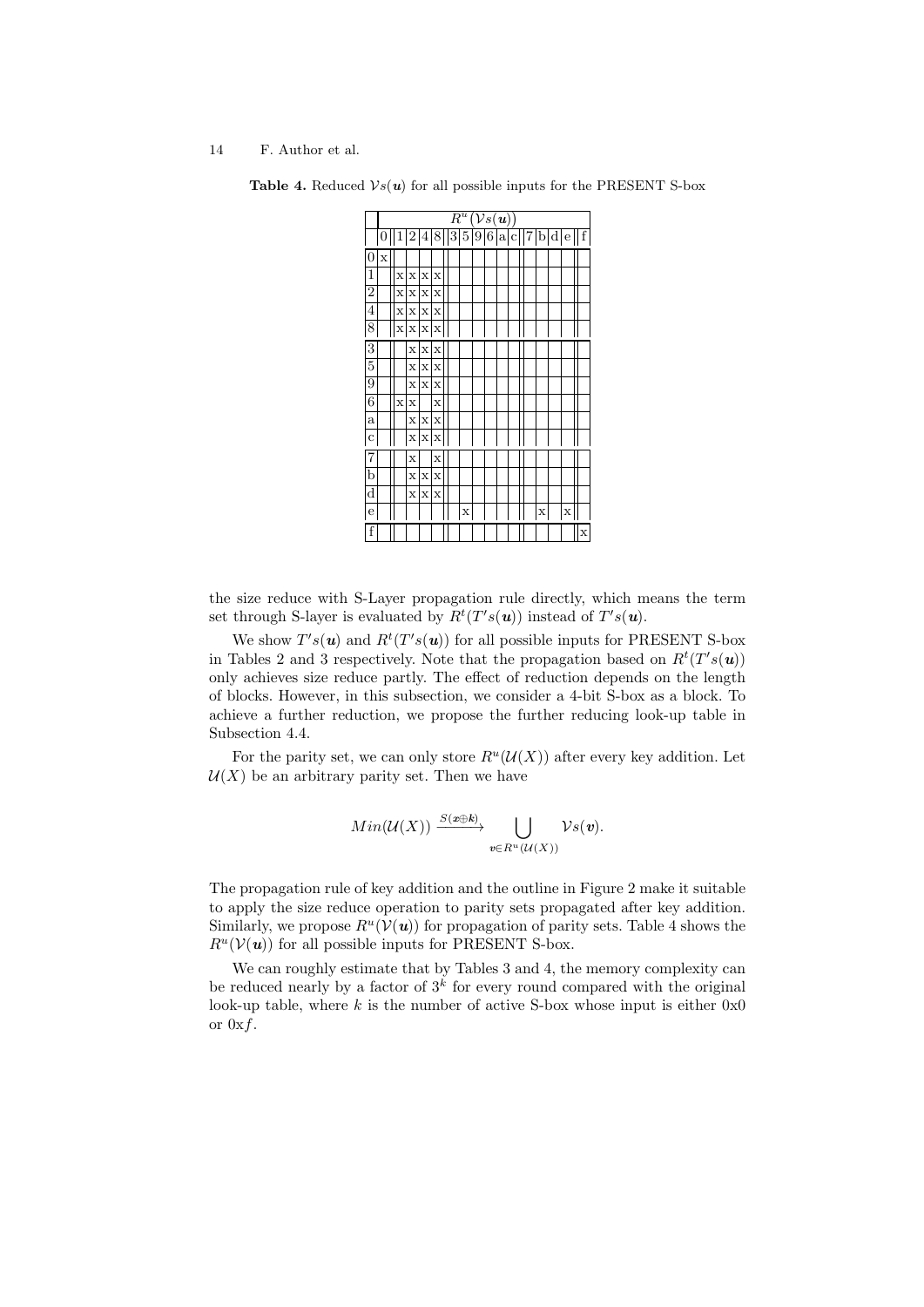

**Fig. 3.** Work model of super S-box in PRESENT

## **4.4 Further Reducing Look-up Table**

As mentioned in Subsection 4.3, when combining the size reduce with propagation, the effect of reduction depends on the length of blocks. The effect of reduction would be better as the length of blocks increases. Consequently, we regard a 16-bit super S-box as a block in this subsection to achieve a further reduction.

**Observation 3** *The super S-boxes in PRESENT can work independently in the* 2*-round encryption. (refer to the Fig 3)*

Based on Observation 3, we can easily construct a 2-round propagation table for the super S-box by calculating

$$
\mathcal{U}(\mathcal{S}(P(\mathcal{S}(X))))
$$

for all possible inputs, where  $S$  is a permutation of  $\mathbb{F}_2^{4n}$ , which consists of four PRESENT S-boxes

$$
\mathcal{S}(\boldsymbol{x}_1,\boldsymbol{x}_2,\boldsymbol{x}_3,\boldsymbol{x}_4)=(S(\boldsymbol{x}_1),S(\boldsymbol{x}_2),S(\boldsymbol{x}_3),S(\boldsymbol{x}_4))
$$

and *P* changes the position of coordinations of elements in parity sets. Next, we reduce the parity set  $\mathcal{U}(\mathcal{S}(P(\mathcal{S}(X))))$  for all possible inputs X. Thus, we construct a reduced table for 2-round propagation  $R^u\left(\mathcal{U}(\mathcal{S}(P(\mathcal{S}(X))))\right)$ . The reduced table of the term set can be constructed in the same way. There is no doubt that the sizes of sets propagated in this way are smaller than the one propagated by  $R^u(V'_S(u))$  and  $R^t(T's(u))$ . Furthermore, since this propagation table passes through two rounds, the time complexity can also be reduced. The greatest advantage is that it even reduces the time complexity in propagation. Note that this technique requires little memory, but improves the algorithm to a great extent.

# **4.5 Multiple Comparison**

Now we consider how to reduce the time complexity of sets comparison. The simplest way is to compare every couple of  $u, v$  where  $u \in \mathcal{U}(X)$  and  $v \in T(x)$ ,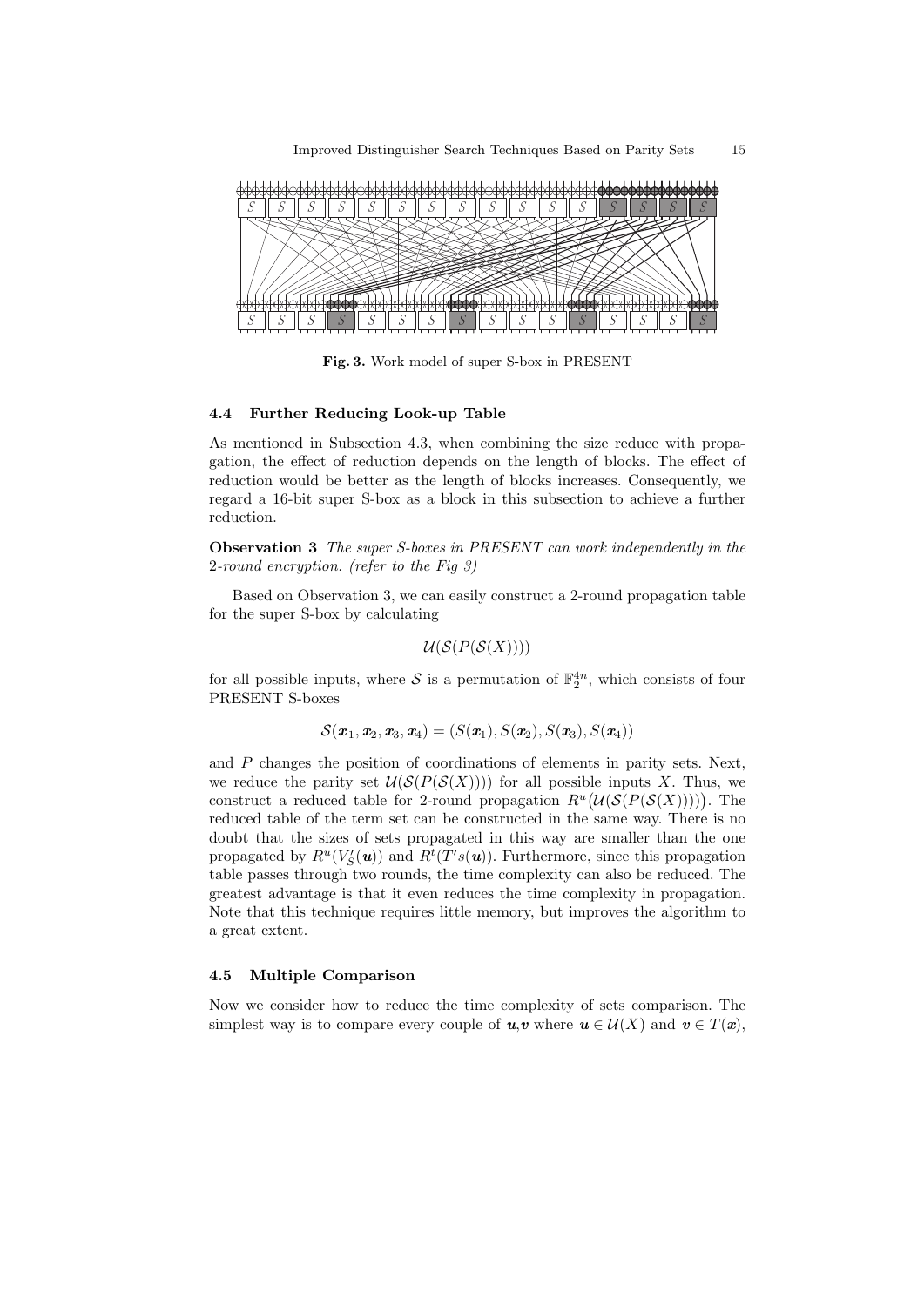and check whether  $u \leq v$ . But it still requires a high time complexity even when we take the advantage of size reduce technique. Thus, we provide a multiple comparison technique to achieve quick comparisons.

**Theorem 1.** Let *A* and *B* be two sets whose elements are in  $\mathbb{F}_2^n$ . If  $A \geq B$ , then

$$
\max_{\boldsymbol{u}\in A} wt(\boldsymbol{u}) \ge \min_{\boldsymbol{v}\in B} wt(\boldsymbol{v}).
$$

*Proof.* If  $A > B$ , then  $a > b$  for some  $a \in A$  and some  $b \in B$ . It can be seen that

$$
\max_{\boldsymbol{u}\in A} wt(\boldsymbol{u}) > wt(\boldsymbol{a}) > wt(\boldsymbol{b}) > \min_{\boldsymbol{v}\in B} wt(\boldsymbol{v}).
$$

If  $A = B$ , then it is trivial that the result holds.

**Theorem 2.** *If*  $u, v \in \mathbb{F}_2^{nt}$  *satisfy*  $u \geq v$ *, then*  $W(u) \geq W(v)$ *.* 

*Proof.* If  $u \geq v$ , then  $u[i] \geq v[i]$  for  $0 \leq i \leq nt$ . Thus, we have

$$
wt(\boldsymbol{u}_j)=\sum_{k=1}^n u[k+n\cdot j]\geq \sum_{k=1}^n v[k+n\cdot j]=wt(\boldsymbol{v}_j).
$$

Since  $W(\mathbf{x}) = (wt(\mathbf{x}_1), wt(\mathbf{x}_2), \dots, wt(\mathbf{x}_m)) \in \mathbb{Z}^m$  and  $wt(\mathbf{v}_j) \leq wt(\mathbf{u}_j)$  for  $0 < i \leq nt$ , it follows that  $W(v) \geq W(u)$ .

**Theorem 3.** If  $u, v \in \mathbb{F}_2^n$  satisfy  $u > v$ , then we have  $u > v$  when regard them *as integers.*

*Proof.* Since  $v[i] \leq u[i]$  for  $0 < i \leq n$  and the inequality holds at least for one *i*, it can be seen that

$$
\sum_{i=1}^{n} u[i] \cdot 2^{i-1} > \sum_{i=1}^{n} v[i] \cdot 2^{i-1}.
$$

Based on the above three theorems, we propose the following multiple comparison technique.

**The Multiple Comparison Technique.** Let  $U$  and  $T$  be the parity set and the term set participate in comparison. The multiple comparison technique can be described as follow.

**Step 1** Obtain the minimum weight of parity sets

$$
m = \min_{\mathbf{u} \in \mathcal{U}} wt(\mathbf{u})
$$

and the maximal weight of term sets

$$
M=\max_{\boldsymbol{v}\in T}wt(\boldsymbol{v}).
$$

If  $M < m$ , then we can deduce from Theorem 1 that the output bit is balanced. Otherwise, go to Step 2.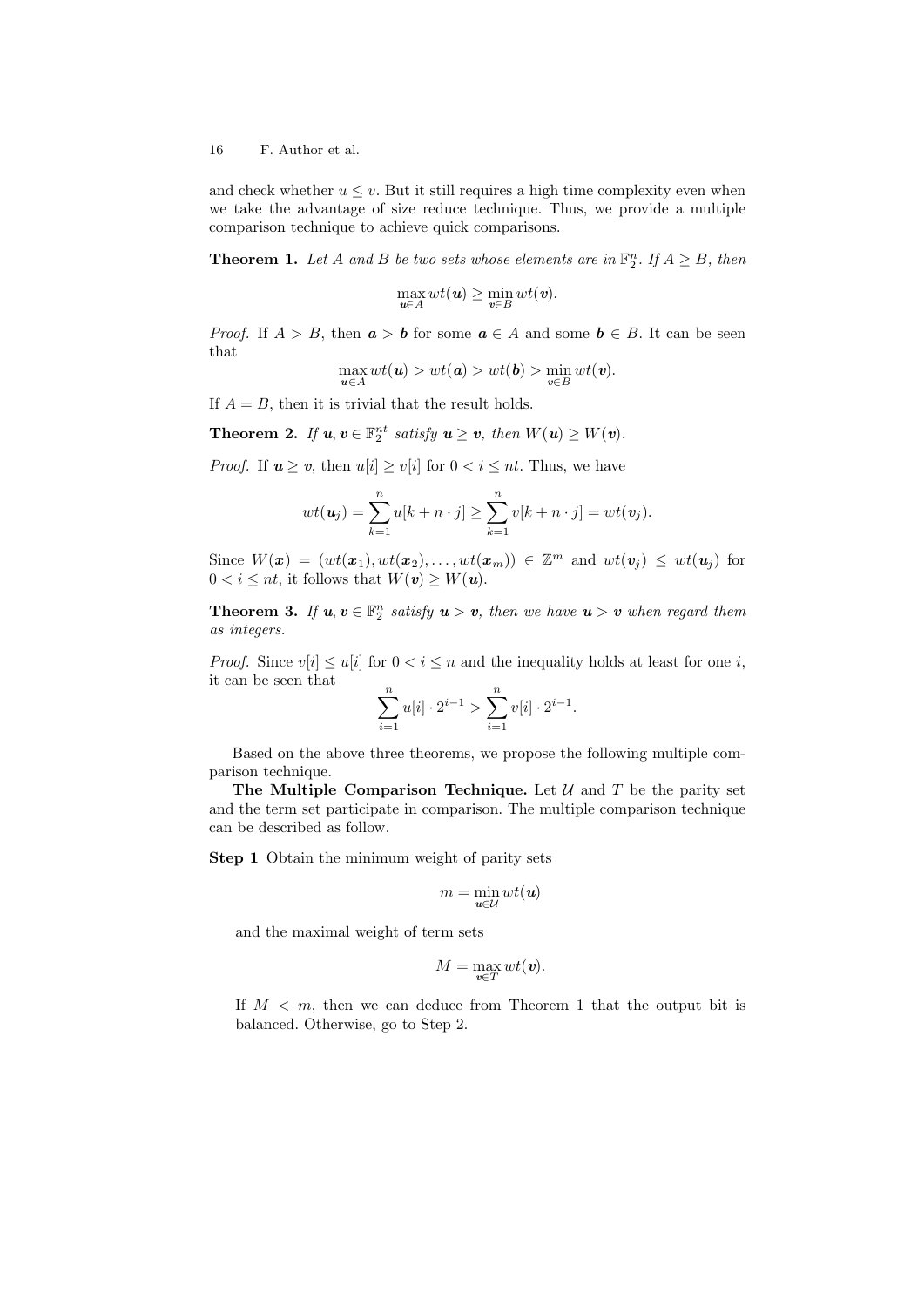**Step 2** Let

$$
A = \{ \mathbf{u} : \mathbf{u} \in \mathcal{U} \text{ and } wt(\mathbf{u}) > M \}
$$

and

$$
B = \{ \mathbf{v} : \mathbf{v} \in T \text{ and } wt(\mathbf{u}) < m \}.
$$

According to Theorem 1, we remove  $A$  from  $U$  and remove  $B$  from  $T$ , i.e.,  $U = U \setminus A$  and  $T = T \setminus B$ .

**Step 3** Take an element *t* from *T*, and regard elements in *U* and *T* as in  $\mathbb{F}_2^{16}$  ×  $\mathbb{F}_2^{16} \times \mathbb{F}_2^{16} \times \mathbb{F}_2^{16}$ . Let us denote

$$
C = \{ \mathbf{u} : \mathbf{u} \in \mathcal{U} \text{ and } W(\mathbf{u}) \leq W(\mathbf{t}) \}.
$$

Thus, only an element  $u \in C$  can satisfy  $u < t$  by Theorem 2. Let

$$
D = \{ \mathbf{v} : \mathbf{v} \in T \text{ and } W(\mathbf{v}) = W(\mathbf{t}) \}.
$$

If  $C = \emptyset$ , then we remove *D* from *T*, i.e.,  $T = T \setminus D$ , and go to Step 5. If  $C \neq \emptyset$ , then regard the elements in *U* and *D* as in  $\mathbb{F}_2^4 \times \mathbb{F}_2^4 \times \ldots \times \mathbb{F}_2^4$ . Let

 $C' = \{ \mathbf{u} : \mathbf{u} \in \mathcal{U} \text{ and } W(\mathbf{u}) < W(\mathbf{t}) \}$  and  $D' = \{ \mathbf{v} \in D, W(\mathbf{v}) = W(\mathbf{t}) \}.$ 

If  $C' = \emptyset$ , then remove  $D'$  from  $T$  i.e.,  $T = (T \setminus D')$ . If  $C' \neq \emptyset$ , then go to Step 4.

- **Step 4** We judge whether  $D' \ge C'$  holds. If  $D' \not\ge C'$ , then  $T = T \setminus D'$  and go to Step 5. Otherwise, we find an element  $u \in \mathcal{U}$  and an element  $v \in T$  such that  $u < v$ , then we stop comparison and deduce that  $T \geq U$ . Besides, to make this comparison fast, we sort *C ′* in ascending order by corresponding an element  $u \in C'$  to an integer  $\sum_{i=0}^{63} u[i] \cdot 2^i$ . Then for every  $v \in D'$ , based on Theorem 3, we only need to compare  $v$  with the elements  $u \in C'$  such that  $\sum_{i=0}^{63} u[i] \cdot 2^i < \sum_{i=0}^{63} v[i] \cdot 2^i$ .
- **Step 5** If  $T \neq \emptyset$ , take another *t* and go to Step 3. If  $T = \emptyset$ , then we stop comparison and make a conclusion that  $T \not\geq U$ .

This technique filters the terms using the divisibility condition under degree order and alphabet order respectively. Its effect in time complexity is observable, and we will illustrate this improvement in detail by the application to PRESENT.

# **5 Application to PRESENT**

To illustrate our techniques, we apply our algorithm to PRESENT distinguisher search in this section.

## **5.1 Search Rule Based on Observation 1**

In the PRESENT S-box, for every term in  $S_1$ , there exists a multiple in  $S_2$ ,  $S_3$ , and  $S_4$  respectively. Thus, we verify the parity of  $S_1$  first. If  $S_1$  is unbalanced, every output of this S-box is unbalanced too. If  $S_1$  is balanced, then we verify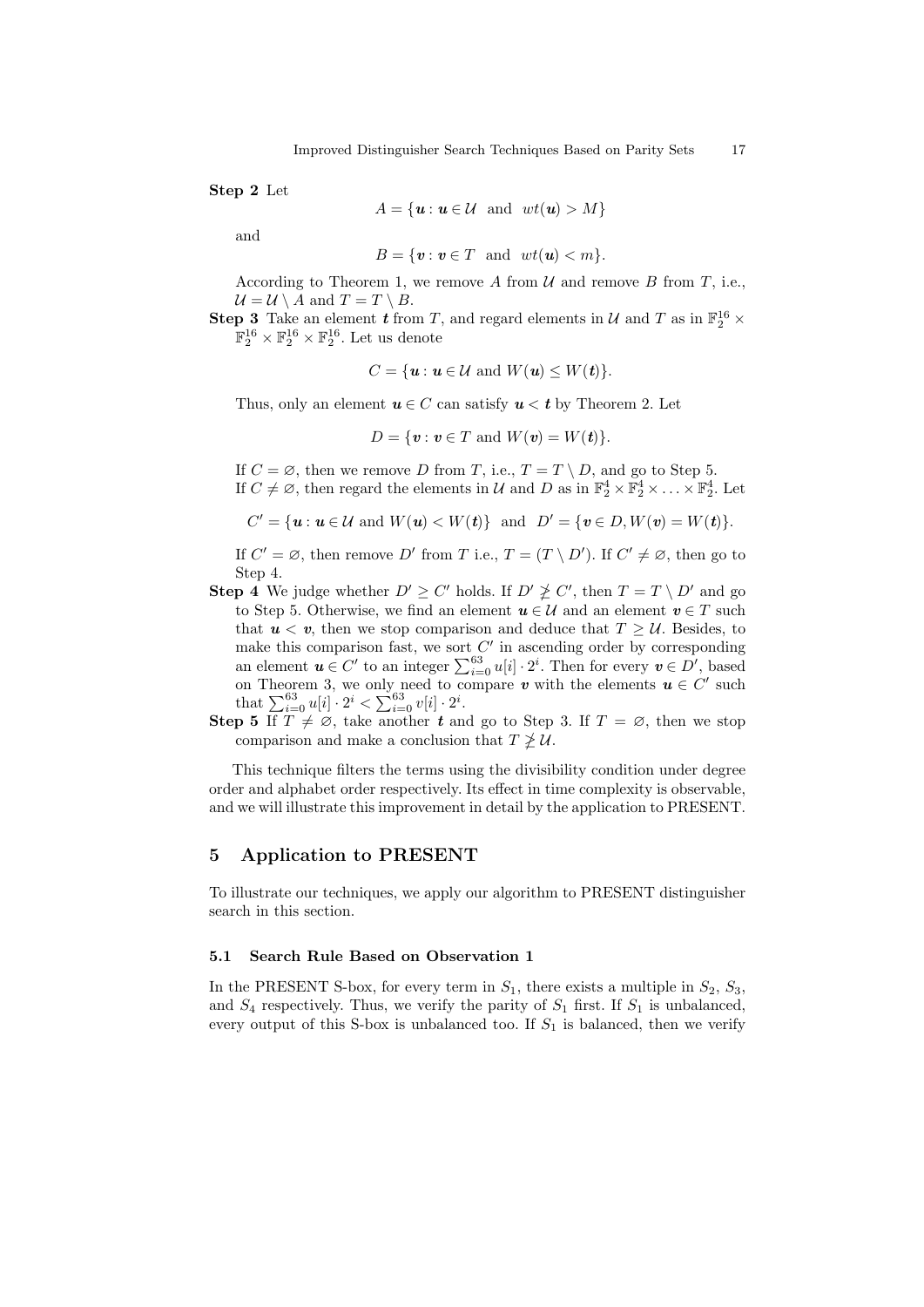| STEP1                                                |              |            | <b>RESULT STEP2 RESULT FURTHER RESULT</b> |
|------------------------------------------------------|--------------|------------|-------------------------------------------|
| Judge $S_2 \oplus S_4$ balanced Judge $S_2$ balanced |              |            | $S_4$ is balanced                         |
|                                                      |              | unbalanced | $S_4$ is unbalanced                       |
|                                                      | Not balanced |            | $S_2$ and $S_4$ are unbalanced            |

**Table 5.** The search rule of *S*<sup>2</sup> and *S*<sup>4</sup> in the PRESENT S-box.

the property of  $S_3$  next. The search rule of  $S_2$  and  $S_4$  is presented as follows. As illustrated in Observation 1, the degree of  $S_2 \oplus S_4$  is 2. Hence,  $S_2 \oplus S_4$  maybe balanced even if  $S_2$  and  $S_4$  are unbalanced. Moreover, every term of  $S_2 \oplus S_4$  has a multiple in  $S_2$  and  $S_4$  respectively, which means the term set of  $S_2 \oplus S_4$  is included in the term sets of  $S_2$  and  $S_4$  respectively. Accordingly, we propose the search rule of  $S_2$  and  $S_4$  of the PRESENT S-box in Table 5, which is based on Proposition 5.

**Proposition 5.** Let *X* be the input set of encryption *E*. If  $E_1(X) \oplus E_2(X)$  is *balanced over all the inputs. Then, the parity of these two output bits over all the inputs are the same.*

*Proof.* We already know  $\bigoplus_{x \in X} (E_1(X) \oplus E_2(X)) = 0$  which means  $\bigoplus_{x \in X} (E_1(X)) \oplus \bigoplus_{x \in X} E_2(X) = 0$ , thus, the parity of  $\bigoplus_{x \in X} E_1(X)$  and  $\bigoplus_{x \in X} E_2(X)$  are the same.

#### **5.2 Our Results**

First, we try to find 10-round PRESENT distinguishers by our technique, but the search result of the rightmost output bit is unbalanced for all the input sets with dimension 63. It seems that this output bit has the simplest and the lowest degree ANF among 64 output bits, our result shows that the PRESENT probably has no 10-round integral distinguishers by only using the division property. Second, we focus on the 9-round PRESENT, and find a distinguisher with 22 balanced output bits. When searching the 9-round distinguisher against PRESENT, we set the round number  $r_1$  of parity set propagation as 5 and propagation round number  $r_2$  of term set as 4. We take the input:

(*aaaaaaaaaaaaaaaa aaaaaaaaaaaaaaaa aaaaaaaaaaaaaaaa aaaaaaaaaaaaaaac*)

as an example. The order of the set  $\mathcal{U}(E^{r_1}(X))$  is 320347578. The minimal weight of parity set is 22 and

$$
\#\{ \mathbf{u} \in \mathcal{U}(E^{r_1}(X), wt(\mathbf{u}) = 22 \} = 59875200.
$$

Table 6 shows some datum in the experiments. The effect of the size reduce technique can be observed from the order of the sets. Before applying the size reduce operation, since every row in  $Vs(u)$  has nearly 10 elements, the order of parity set should be nearly  $10 \times 10^4 \times ((10)^{16})^3 = 10^{53}$ . And the effect of the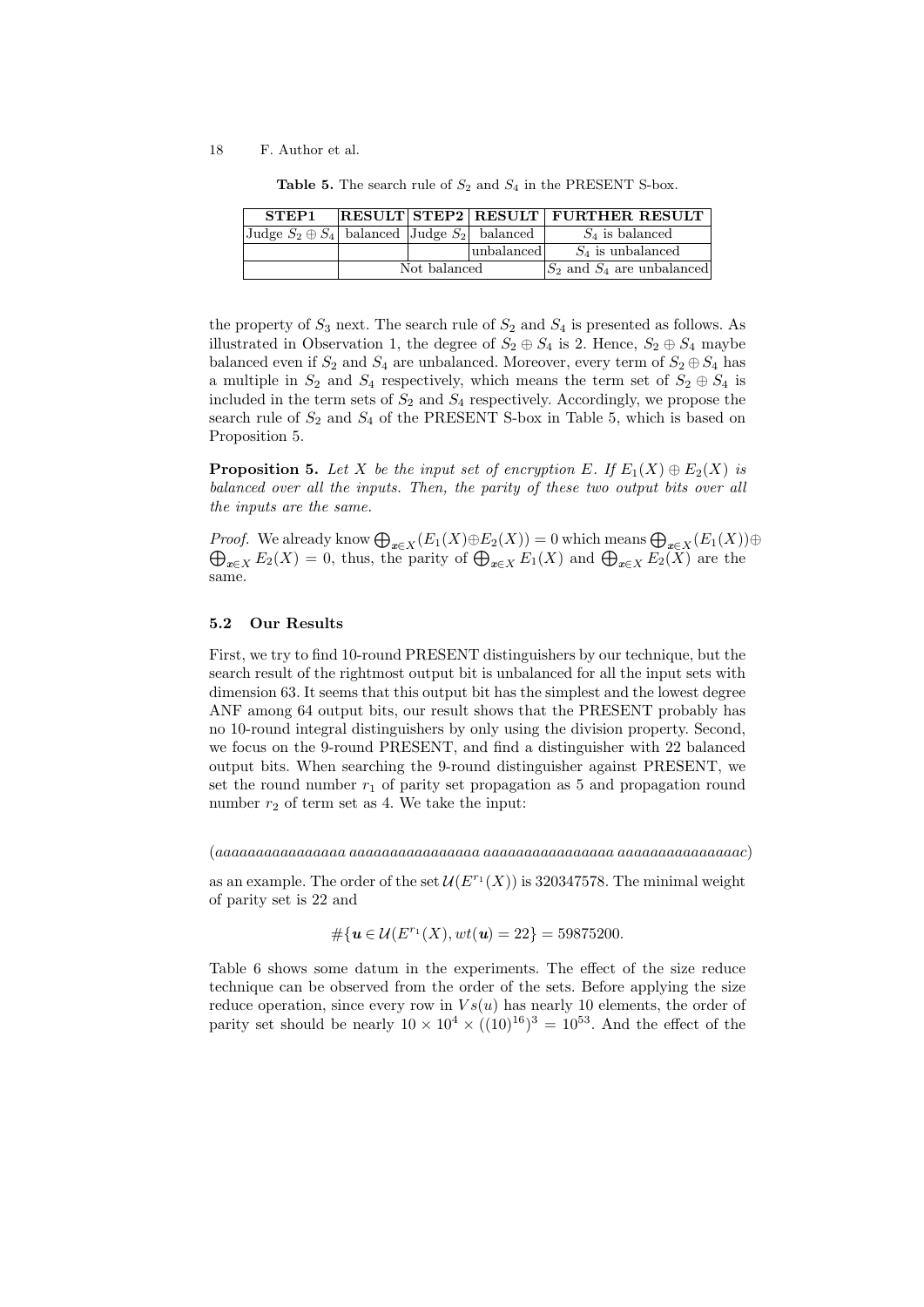**Table 6.** Experimental data during distinguisher search against 9-round PRESENT

| Term sets                 |          | $ T(E_1^{r_2}) T(E_2^{r_2}) T(E_3^{r_2}) T(E_4^{r_2})$ |       |       |
|---------------------------|----------|--------------------------------------------------------|-------|-------|
| #set order                | 9932     | 3208722 2680786 3208722                                |       |       |
| Maximal weight            | 18       | 22                                                     | 22    | 22    |
| $\#\{v: wt(v) \geq 22\}\$ | $\theta$ | 38892                                                  | 29940 | 38892 |

first and second step in multiple comparison is also obvious. PRESENT's 9-Round Distinguisher

#### **Input**:

(*aaaaaaaaaaaaaaaa aaaaaaaaaaaaaaaa aaaaaaaaaaaaaaaa aaaaaaaaaaaaaaac*), **Output**:

(????????????*b*3?*bb*<sup>3</sup> ????????????*b*2?*bb*<sup>2</sup> ????????????*b*1?*bb*<sup>1</sup> *bbbbbbbbbbbbbbbb*), where '*c*' means a constant bit, '*a*' means an active bit, '?' means an unknown bit, and '*b*' means a balanced bit. Besides, the bits with the same notation *b<sup>i</sup>* means their addition is balanced.

# **6 Conclusions**

In this paper, we propose a concept called the term set to propagate some information of ANF. With term sets, we improve the distinguisher search method based on the parity set both in terms of memory and time complexities. From the relation between the parity set and the bit-based division property, it can be seen that the term set could also be applied to improve the distinguisher search method based on bit-based division property similarly. Applying our techniques to other SPN ciphers will be one subject of our future work.

# **References**

- [BC16] Christina Boura and Anne Canteaut. Another view of the division property. In Matthew Robshaw and Jonathan Katz, editors, *Advances in Cryptology - CRYPTO 2016 - 36th Annual International Cryptology Conference, Santa Barbara, CA, USA, August 14-18, 2016, Proceedings, Part I*, volume 9814 of *Lecture Notes in Computer Science*, pages 654–682. Springer, 2016.
- [BKL<sup>+</sup>07] Andrey Bogdanov, Lars R. Knudsen, Gregor Leander, Christof Paar, Axel Poschmann, Matthew J. B. Robshaw, Yannick Seurin, and C. Vikkelsoe. PRESENT: an ultra-lightweight block cipher. In Pascal Paillier and Ingrid Verbauwhede, editors, *Cryptographic Hardware and Embedded Systems - CHES 2007, 9th International Workshop, Vienna, Austria, September 10- 13, 2007, Proceedings*, volume 4727 of *Lecture Notes in Computer Science*, pages 450–466. Springer, 2007.
- [KW02] Lars R. Knudsen and David A. Wagner. Integral cryptanalysis. In Joan Daemen and Vincent Rijmen, editors, *Fast Software Encryption, 9th International Workshop, FSE 2002, Leuven, Belgium, February 4-6, 2002, Revised Papers*, volume 2365 of *Lecture Notes in Computer Science*, pages 112–127. Springer, 2002.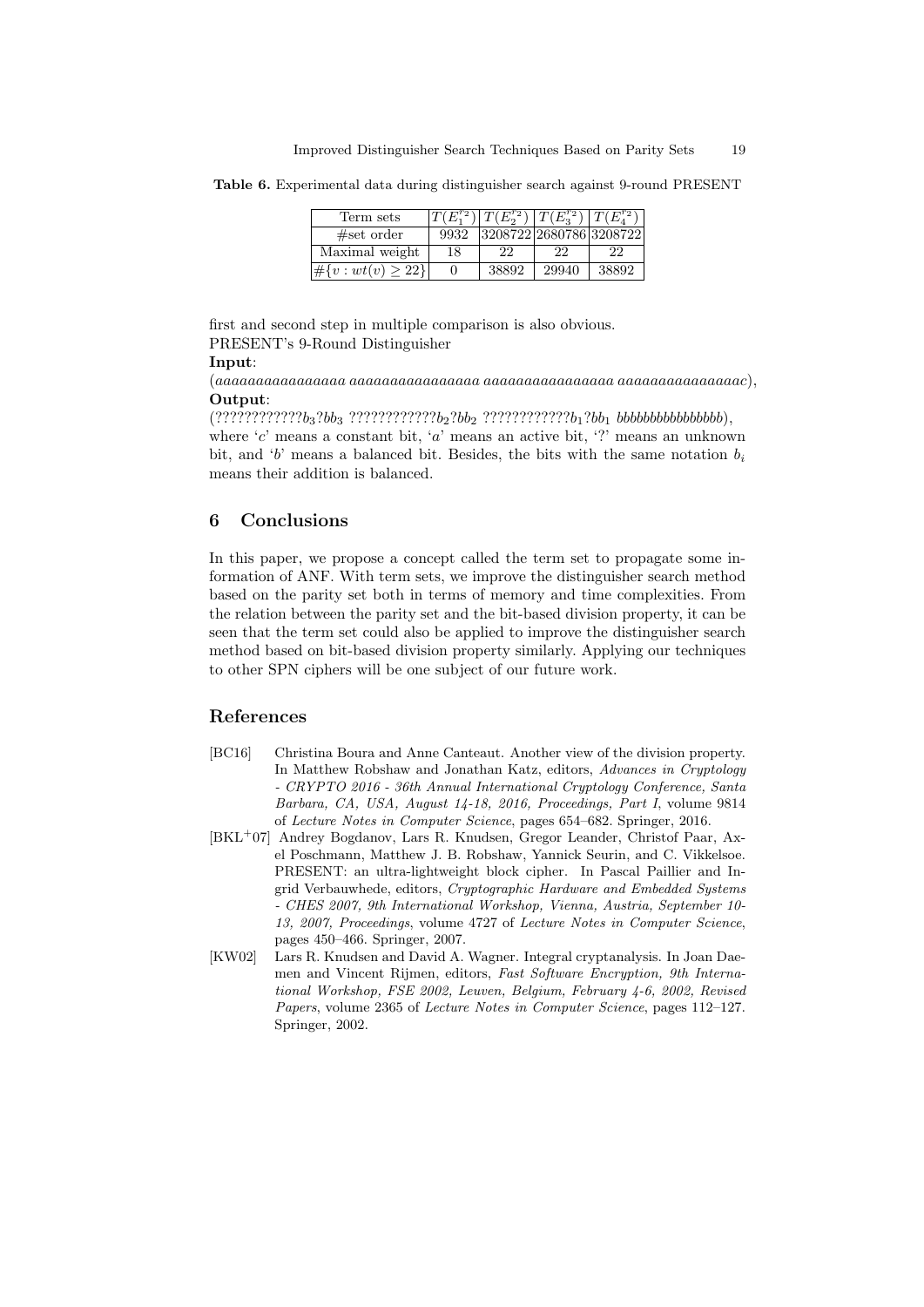- [SHZ<sup>+</sup>15] Bing Sun, Xin Hai, Wenyu Zhang, Lei Cheng, and Zhichao Yang. New observation on division property. *IACR Cryptology ePrint Archive*, 2015:459, 2015.
- [SWW17] Ling Sun, Wei Wang, and Meiqin Wang. Automatic search of bit-based division property for ARX ciphers and word-based division property. In Tsuyoshi Takagi and Thomas Peyrin, editors, *Advances in Cryptology - ASIACRYP-T 2017 - 23rd International Conference on the Theory and Applications of Cryptology and Information Security, Hong Kong, China, December 3- 7, 2017, Proceedings, Part I*, volume 10624 of *Lecture Notes in Computer Science*, pages 128–157. Springer, 2017.
- [TIHM17] Yosuke Todo, Takanori Isobe, Yonglin Hao, and Willi Meier. Cube attacks on non-blackbox polynomials based on division property. In Jonathan Katz and Hovav Shacham, editors, *Advances in Cryptology - CRYPTO 2017 - 37th Annual International Cryptology Conference, Santa Barbara, CA, USA, August 20-24, 2017, Proceedings, Part III*, volume 10403 of *Lecture Notes in Computer Science*, pages 250–279. Springer, 2017.
- [TM16] Yosuke Todo and Masakatu Morii. Bit-based division property and application to simon family. In Thomas Peyrin, editor, *Fast Software Encryption - 23rd International Conference, FSE 2016, Bochum, Germany, March 20-23, 2016, Revised Selected Papers*, volume 9783 of *Lecture Notes in Computer Science*, pages 357–377. Springer, 2016.
- [Tod15] Yosuke Todo. Structural evaluation by generalized integral property. In Elisabeth Oswald and Marc Fischlin, editors, *Advances in Cryptology - EU-ROCRYPT 2015 - 34th Annual International Conference on the Theory and Applications of Cryptographic Techniques, Sofia, Bulgaria, April 26- 30, 2015, Proceedings, Part I*, volume 9056 of *Lecture Notes in Computer Science*, pages 287–314. Springer, 2015.
- [Tod16] Yosuke Todo. Division property: Efficient method to estimate upper bound of algebraic degree. In Raphael C.-W. Phan and Moti Yung, editors, *Paradigms in Cryptology - Mycrypt 2016. Malicious and Exploratory Cryptology - Second International Conference, Mycrypt 2016, Kuala Lumpur, Malaysia, December 1-2, 2016, Revised Selected Papers*, volume 10311 of *Lecture Notes in Computer Science*, pages 553–571. Springer, 2016.
- [Tod17] Yosuke Todo. Integral cryptanalysis on full MISTY1. *J. Cryptology*, 30(3):920–959, 2017.
- [WW13] Shengbao Wu and Mingsheng Wang. Integral attacks on reduced-round PRESENT. In Sihan Qing, Jianying Zhou, and Dongmei Liu, editors, *Information and Communications Security - 15th International Conference, ICICS 2013, Beijing, China, November 20-22, 2013. Proceedings*, volume 8233 of *Lecture Notes in Computer Science*, pages 331–345. Springer, 2013.
- [XZBL16] Zejun Xiang, Wentao Zhang, Zhenzhen Bao, and Dongdai Lin. Applying MILP method to searching integral distinguishers based on division property for 6 lightweight block ciphers. In Jung Hee Cheon and Tsuyoshi Takagi, editors, *Advances in Cryptology - ASIACRYPT 2016 - 22nd International Conference on the Theory and Application of Cryptology and Information Security, Hanoi, Vietnam, December 4-8, 2016, Proceedings, Part I*, volume 10031 of *Lecture Notes in Computer Science*, pages 648–678, 2016.
- [YHSS16] Qianqian Yang, Lei Hu, Siwei Sun, and Ling Song. Extension of meet-in-themiddle technique for truncated differential and its application to roadrunner. In Jiageng Chen, Vincenzo Piuri, Chunhua Su, and Moti Yung, editors,